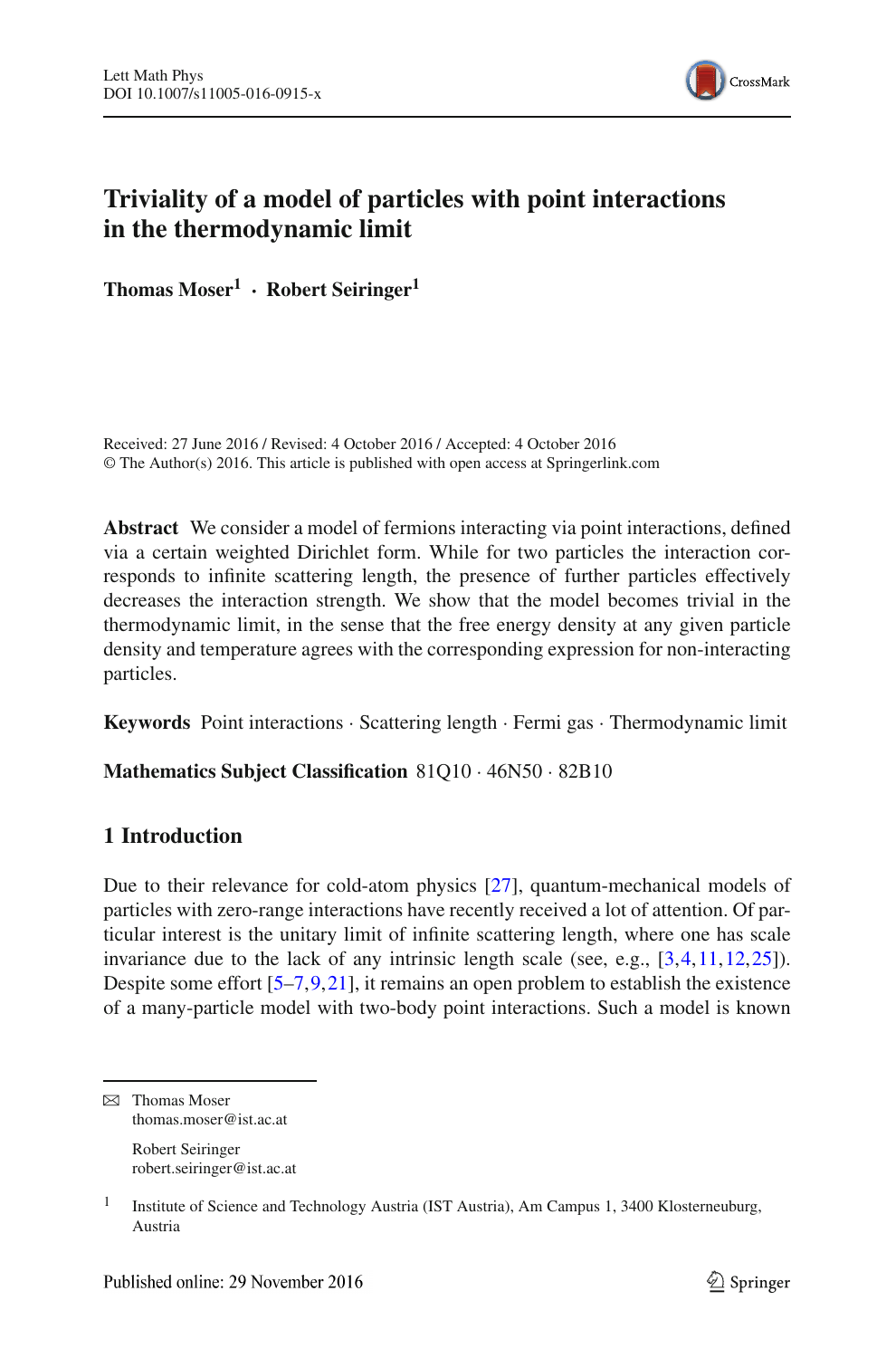to be unstable in the case of bosons (a fact known as Thomas effect  $[3,5,24]$  $[3,5,24]$  $[3,5,24]$  $[3,5,24]$ , closely related to the Efimov effect [\[8](#page-19-11),[22,](#page-19-12)[26\]](#page-19-13)) and hence can only exist for fermionic particles. In contrast, the two-body problem is completely understood and point interactions can be characterized via self-adjoint extensions of the Laplacian on  $\mathbb{R}^3\setminus\{0\}$  (see [\[1\]](#page-18-0) for details). These self-adjoint extensions can be interpreted as corresponding to an attractive point interaction, parametrized by the scattering length *a*, with interaction strength increasing with  $1/a$ . For non-positive scattering length,  $a \le 0$ , the attraction is too weak to support bound states, while there exists a negative energy bound state for  $a > 0$ .

In the case of non-positive scattering length,  $a \leq 0$ , corresponding to the absence of two-body bound states, point interactions can alternatively be defined via the quadratic form

$$
\int_{\mathbb{R}^3} \left( \frac{1}{|x|} - \frac{1}{a} \right)^2 |\nabla f(x)|^2 dx \quad \text{on} \quad L^2(\mathbb{R}^3, (|x|^{-1} - a^{-1})^2 dx) \tag{1.1}
$$

<span id="page-1-0"></span>The unitary limit corresponds to  $a^{-1} = 0$ . Recall that the scattering length is defined (see, e.g., [\[14](#page-19-14), Appendix C]) via the asymptotic behavior of the solution to the zero-energy scattering equation, which in this case is simply equal to  $|x|^{-1} - a^{-1}$ , corresponding to  $f \equiv 1$ . To see that [\(1.1\)](#page-1-0) corresponds to a point interaction at the origin, note that an integration by parts shows that

<span id="page-1-1"></span>
$$
\int_{|x|\geq \epsilon} \left(\frac{1}{|x|} - \frac{1}{a}\right)^2 |\nabla f(x)|^2 dx = \int_{|x|\geq \epsilon} \left|\nabla \left(\frac{1}{|x|} - \frac{1}{a}\right) f(x)\right|^2 dx
$$

$$
- \int_{|x| = \epsilon} \left(\frac{1}{|x|} - \frac{1}{a}\right) \frac{1}{|x|^2} |f(x)|^2 d\omega \qquad (1.2)
$$

for any  $\epsilon > 0$ . The last term vanishes as  $\epsilon \to 0$  if *f* vanishes faster than  $|x|^{1/2}$  at the origin.

We consider here a many-body generalization of  $(1.1)$ , which was introduced in [\[2](#page-18-1)]. It has the advantage of being manifestly well defined, via a non-negative Dirichlet form. As already noted above, in general it is notoriously hard to define many-body systems with point interactions, see  $[5-7, 9, 21]$  $[5-7, 9, 21]$ , due to the inherent instability problems. The model under consideration here was studied in [\[10\]](#page-19-15), where it was shown to satisfy a Lieb–Thirring inequality, i.e., the energy can be bounded from below by a semiclassical expression of the form  $C \int \rho(x)^{5/3} dx$ , with  $\rho$  the particle density and *C* a positive constant. Up to the value of *C*, this is the same as the inequality for non-interacting fermions used by Lieb and Thirring [\[15](#page-19-16),[16\]](#page-19-17) in their proof of stability of matter. (For other recent work on Lieb–Thirring inequalities for interacting particles, see [\[17](#page-19-18)[–20\]](#page-19-19).)

The model considered here has the disadvantage that the interaction is not purely two-body, however. In fact, it is a full many-body interaction, its strength depends on the position of all the particles and is weakened due to their presence. We shall show here that the effects of the interaction actually disappear in the thermodynamic limit, and the thermodynamic free energy density agrees with the one for non-interacting fermions.

In the next section, we shall introduce the model and explain our main results. The rest of the paper is devoted to their proof.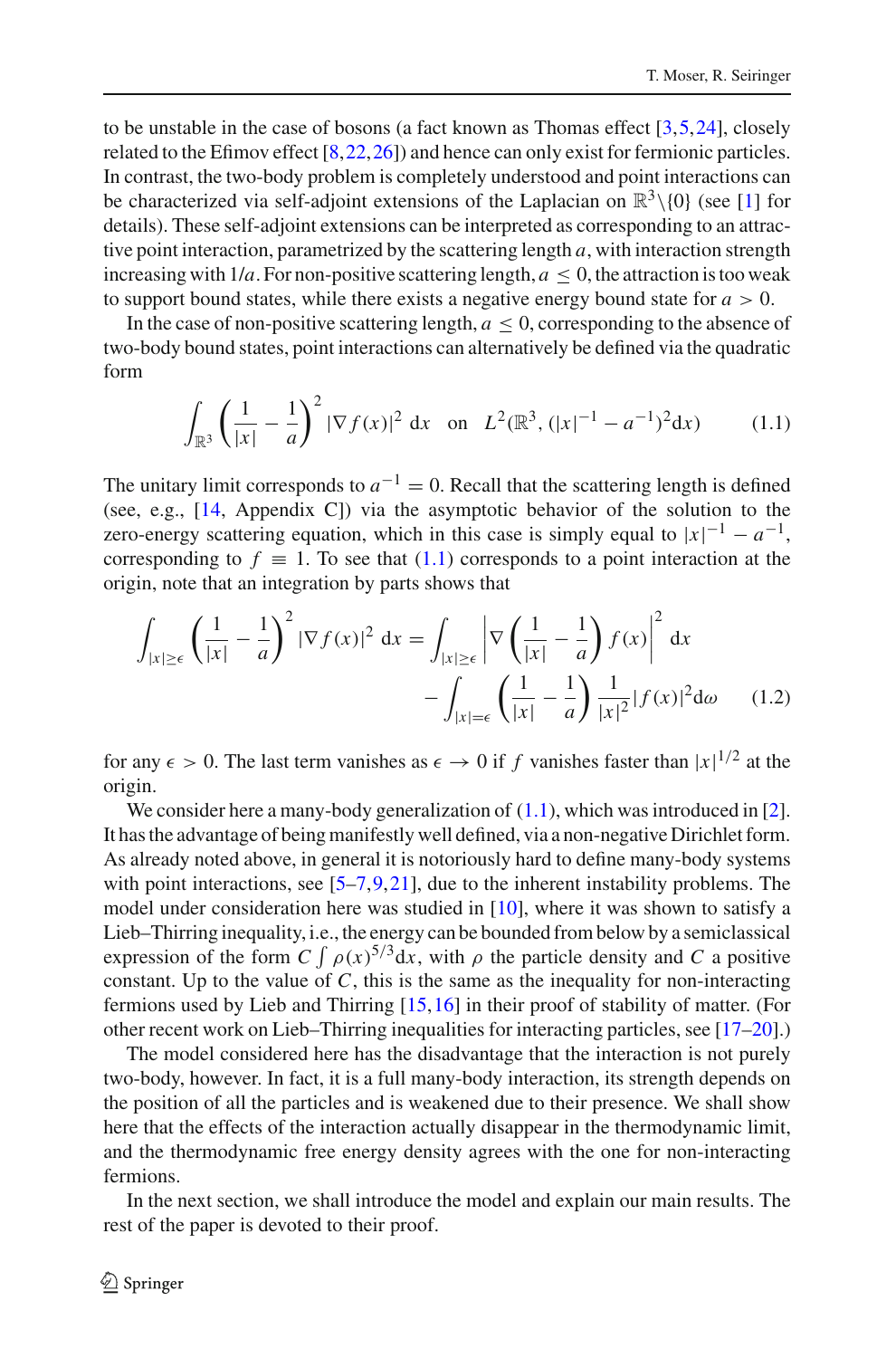### **2 Model and main results**

<span id="page-2-1"></span>For  $N > 2$ ,  $\vec{x} = (x_1, \ldots, x_N) \in \mathbb{R}^{3N}$ , let  $g : \mathbb{R}^{3N} \to \mathbb{R}$  denote the function

$$
g(\vec{x}) = \sum_{1 \le i < j \le N} \frac{1}{|x_i - x_j|} \,. \tag{2.1}
$$

We consider fermions with  $q \ge 1$  internal (spin) states, described by wave functions in the subspace  $A_q^N \subset L^2((\mathbb{R}^3 \times \{1, ..., q\})^N, g(\vec{x})^2 d\vec{x})$  of functions that are totally antisymmetric with respect to permutations of the variables  $y_i = (x_i, \sigma_i)$ , where  $x_i \in \mathbb{R}^3$  and  $\sigma_i \in \{1, \ldots, q\}$ . For  $\psi \in \mathcal{A}_q^N$ , our model is defined via the quadratic form

$$
\mathcal{E}_{g}(\psi) = \sum_{i=1}^{N} \int_{\mathbb{R}^{3N}} g(\vec{x})^2 |\nabla_i \psi(\vec{y})|^2 d\vec{y}
$$
 (2.2)

<span id="page-2-0"></span>where  $\nabla_i$  stands for the gradient with respect to  $x_i \in \mathbb{R}^3$ , and we introduced the shorthand notation  $\int \dots d\vec{y} = \sum_{\vec{\sigma}} \int \dots d\vec{x}$  with  $\vec{\sigma} = (\sigma_1, \dots, \sigma_N)$ . Since *g* is a harmonic function away from the planes  $\{x_i = x_j\}$  of particle intersection, an integration by parts as in  $(1.2)$  shows that  $(2.2)$  corresponds to a model of point interactions, as  $\mathcal{E}_g(\psi) = \sum_{i=1}^N \int |\nabla_i g \psi|^2$  in case  $\psi$  has compact support away from these planes. More generally,  $\mathcal{E}_g(\psi) = \sum_{i=1}^N \int |\nabla_i g \psi|^2$  holds if  $\psi$  vanishes faster than the square root of the distance to the planes of intersection, which is in particular the case for smooth and completely antisymmetric functions of the spatial variables. In other words, the model is trivial for  $q = 1$ .

For *N* particles in a cubic box  $[0, L]^3 \subset \mathbb{R}^3$ , the free energy at temperature  $T =$  $\beta^{-1} > 0$  is defined as usual as:

$$
F_g = -T \ln \text{tr} \, e^{-\beta H_g} \tag{2.3}
$$

where  $H_g$  denotes the operator defined by the quadratic form  $(2.2)$ , restricted to functions in  $\mathcal{A}_q^N \cap H^1(\mathbb{R}^{3N}; g(\vec{x})^2 d\vec{x})$  with support in  $([0, L]^3)^N$ . The latter restriction corresponds to choosing Dirichlet boundary conditions on the boundary of the cube  $[0, L]^3$ . Alternatively, one can use the variational principle  $[13,$  $[13,$  Lemma 14.1] to write the free energy as:

$$
F_g(\beta, N, L) = -T \ln \sup_{\{\psi_k\} \atop \langle \psi_i | \psi_j \rangle_g = \delta_{ij}} \sum_k e^{-\beta \mathcal{E}_g(\psi_k)} \tag{2.4}
$$

<span id="page-2-2"></span>where  $\langle \cdot | \cdot \rangle_g$  denotes the inner product on  $L^2((\mathbb{R}^3 \times \{1, ..., q\})^N, g(\vec{x})^2 d\vec{x})$ ,

$$
\langle \psi_i | \psi_j \rangle_g = \int_{\mathbb{R}^{3N}} g^2(\vec{x}) \overline{\psi_i(\vec{y})} \psi_j(\vec{y}) d\vec{y}, \tag{2.5}
$$

 $\mathcal{D}$  Springer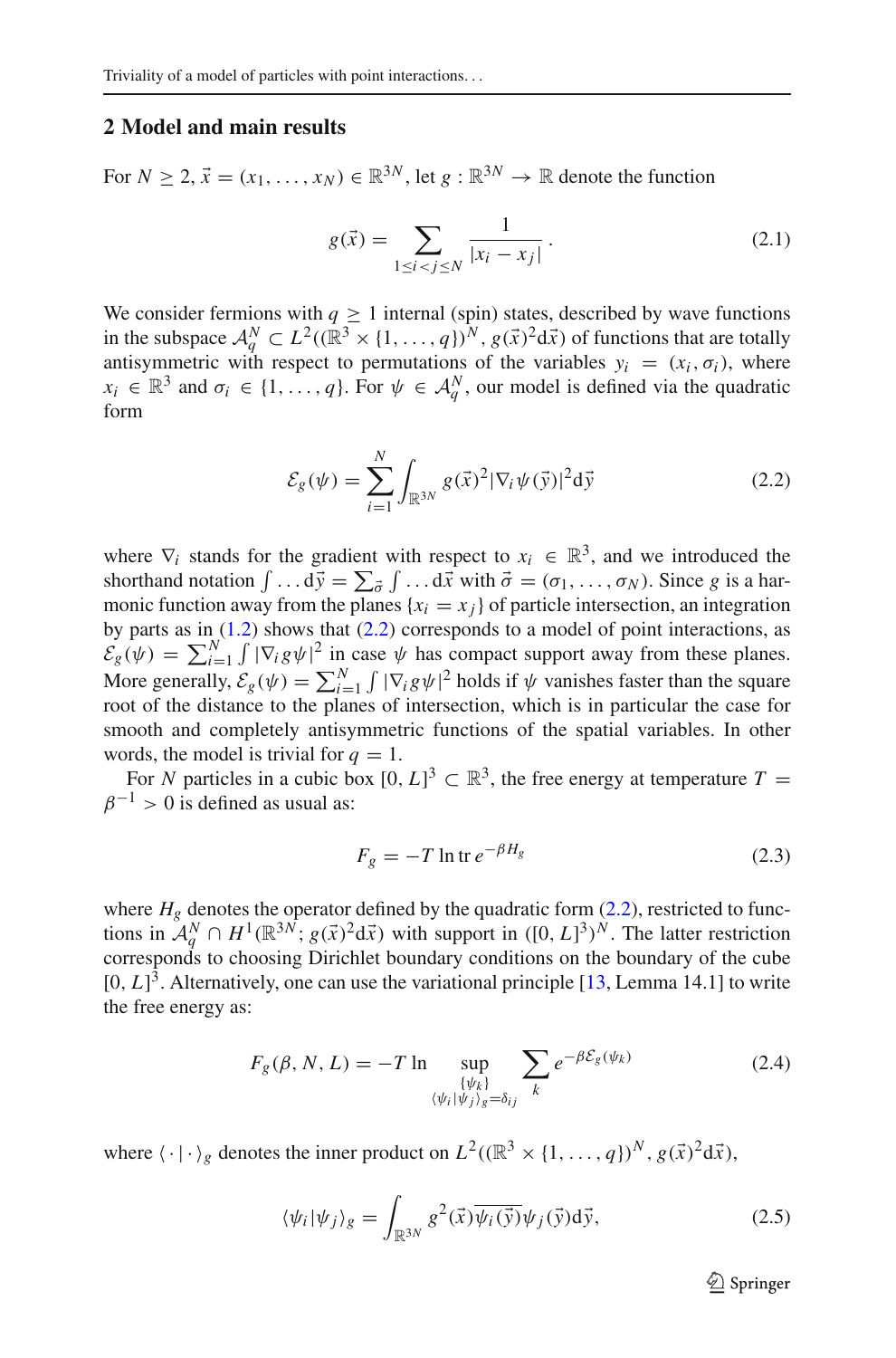and the supremum is over all finite sets of orthonormal functions in  $\mathcal{A}_q^N$  with support in  $([0, L]^3)^N$ . We are interested in the thermodynamic limit

$$
f_g(\beta, \rho) = \lim_{N \to \infty} \frac{\rho}{N} F_g(\beta, N, (N/\rho)^{1/3})
$$
 (2.6)

where  $\rho > 0$  denotes the particle density.

In the non-interacting case corresponding to taking  $g \equiv 1$ , the free energy density can be evaluated explicitly, and is given by [\[23\]](#page-19-21)

$$
f(\beta,\rho) = \sup_{\mu \in \mathbb{R}} \left[ \mu \rho - \frac{qT}{(2\pi)^3} \int_{\mathbb{R}^3} \ln \left( 1 + e^{-\beta(p^2 - \mu)} \right) \mathrm{d}p \right] \tag{2.7}
$$

<span id="page-3-2"></span><span id="page-3-0"></span>Our main result shows that the two functions,  $f_g$  and  $f$ , are actually identical.

<span id="page-3-1"></span>**Theorem 2.1** *For any*  $\beta > 0$  *and*  $\rho > 0$ *, and any*  $q \ge 1$ *,* 

$$
f_g(\beta, \rho) = f(\beta, \rho) \tag{2.8}
$$

We shall actually prove a stronger result below, namely a lower bound on  $F_g(\beta, N, L)$  for finite *N* which agrees with the corresponding expression for noninteracting particles,  $F(\beta, N, L)$ , to leading order in *N*, with explicit bounds on the correction term. Note that the corresponding upper bound is trivial, since for functions  $\phi \in C_0^{\infty}((\mathbb{R}^3 \times \{1, \ldots, q\})^N)$ 

$$
\mathcal{E}_g(\phi/g) = \sum_{i=1}^N \int |\nabla_i \phi(\vec{y})|^2 d\vec{y}
$$
 (2.9)

and hence  $F_g(\beta, N, L) \leq F(\beta, N, L)$ . Moreover, as already noted above one has  $F_g(\beta, N, L) = F(\beta, N, L)$  for  $q = 1$ , since functions in  $A_1^N$  vanish whenever  $x_i = x_j$ for some  $i \neq j$ . Hence, it suffices to consider the case  $q \geq 2$ .

Theorem [2.1](#page-3-0) also holds true for the ground state energy, i.e.,  $\beta = \infty$ , where  $f(\infty, \rho) = \frac{3}{5} (6\pi^2/q)^{2/3} \rho^{5/3}$ . The proof of the equality [\(2.8\)](#page-3-1) in this case is actually substantially easier, as the analysis of the entropy in Sect. [6](#page-12-0) is not needed.

Intuitively, the result in Theorem [2.1](#page-3-0) can be explained via a comparison of  $(2.2)$ with  $(1.1)$ . Effectively, the scattering process between two particles, *i* and *j*, say, corresponds to a non-zero scattering length of the form

$$
-\frac{1}{a_{\text{eff}}} = \sum_{\{k,l\} \neq \{i,j\}} \frac{1}{|x_k - x_l|}.
$$
 (2.10)

In the limit of large particle number, the sum of these other terms diverges, corresponding to an effective scattering length zero, i.e., no interactions.

A minor modification of the proof shows that Theorem [2.1](#page-3-0) also holds for a model where the function  $1/|x|$  in [\(2.1\)](#page-2-1) is replaced by  $1/|x| - 1/a$  for  $a \le 0$ , corresponding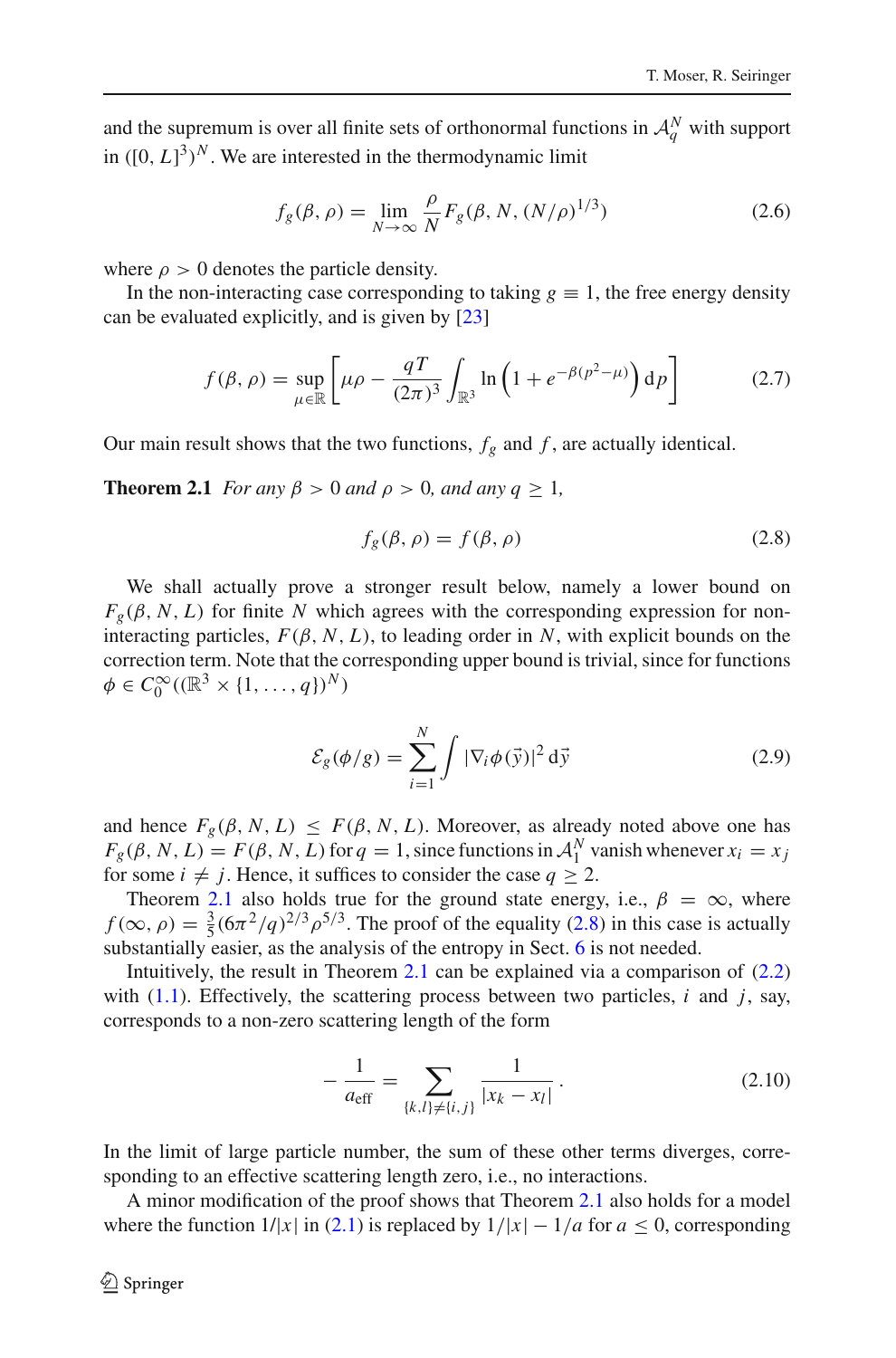to a two-body interaction with negative scattering length *a*. This only increases the effective scattering length  $a_{\text{eff}}$ .

From Theorem [2.1,](#page-3-0) we conclude that the model [\(2.2\)](#page-2-0) is not suitable to describe a gas of fermions with point interactions, as it becomes trivial in the thermodynamic limit. No non-trivial models that are proven to be stable for arbitrary particle number exist to this date, however. Such non-trivial models are not expected to be given by a Dirichlet form of the type  $(2.2)$ , since such forms are naturally well defined even in the bosonic case, where point-interaction models are known to become unstable due to the Thomas effect  $[3, 5, 8, 22, 24, 26]$  $[3, 5, 8, 22, 24, 26]$  $[3, 5, 8, 22, 24, 26]$  $[3, 5, 8, 22, 24, 26]$  $[3, 5, 8, 22, 24, 26]$  $[3, 5, 8, 22, 24, 26]$  $[3, 5, 8, 22, 24, 26]$ .

In the remainder of this paper, we shall give the proof of Theorem [2.1.](#page-3-0) We start with a short outline of the main steps in the next section.

#### **3 Outline of the proof**

In the first step in Sect. [4,](#page-5-0) we shall localize particles in small boxes. This part of the Dirichlet–Neumann bracketing technique is quite standard, but it does not directly allow us to reduce the problem to fewer particles, as the interactions depend on the location of all the particles, including the ones in different boxes. Still this step allows us to compare our model with the corresponding one for non-interacting fermions, by utilizing a suitable version of the Hardy inequality to quantify the effect of the deviation of the weight function *g* in [\(2.1\)](#page-2-1) from being a constant. This analysis is done in Sect. [5.](#page-6-0) Note that the relevant constant to compare *g* with depends on the distribution of the particles in the various boxes, hence the importance of the first step. An important point in the analysis is a control on the particle number distribution, which is obtained in Proposition [5.4.](#page-10-0)

In Sect. [6,](#page-12-0) we shall give a rough bound on the entropy for large energy, which will allow us to conclude that to compute the free energy  $(2.4)$ , it suffices to consider only states with energy  $E \lesssim N \ln N$ . We do this by applying the localization technique to very small boxes, with side length decreasing with energy, in order to have to consider effectively only the ground states in each small box.

In the low energy sector, corresponding to energies  $E \lesssim N \ln N$ , our bounds in Sect. [5](#page-6-0) allow to make a direct comparison of our model with non-interacting fermions. This comparison is detailed in Sect. [7.](#page-14-0) For this purpose, we shall choose much larger boxes than in the previous step, very slowly increasing to infinity with *N* in order for finite size effects to vanish in the thermodynamic limit. Finally, Sect. [8](#page-17-0) collects all the results in the previous sections to give the proof of Theorem [2.1.](#page-3-0)

Throughout the proof, we shall use the letter *c* for universal constants independent of all parameters, even though *c* might have different values at different occurrences. Similarly, we use  $c_n$  for functions of  $\eta = \beta \rho^{2/3}$  that are uniformly bounded for  $\eta > \varepsilon$ for any  $\varepsilon > 0$ . Note that the free energy for noninteracting particles in [\(2.7\)](#page-3-2) satisfies the scaling relation

$$
f(\beta, \rho) = \rho^{5/3} f(\eta, 1) , \quad \eta = \beta \rho^{2/3} , \tag{3.1}
$$

and  $\eta \rightarrow \infty$  corresponds to the zero-temperature limit.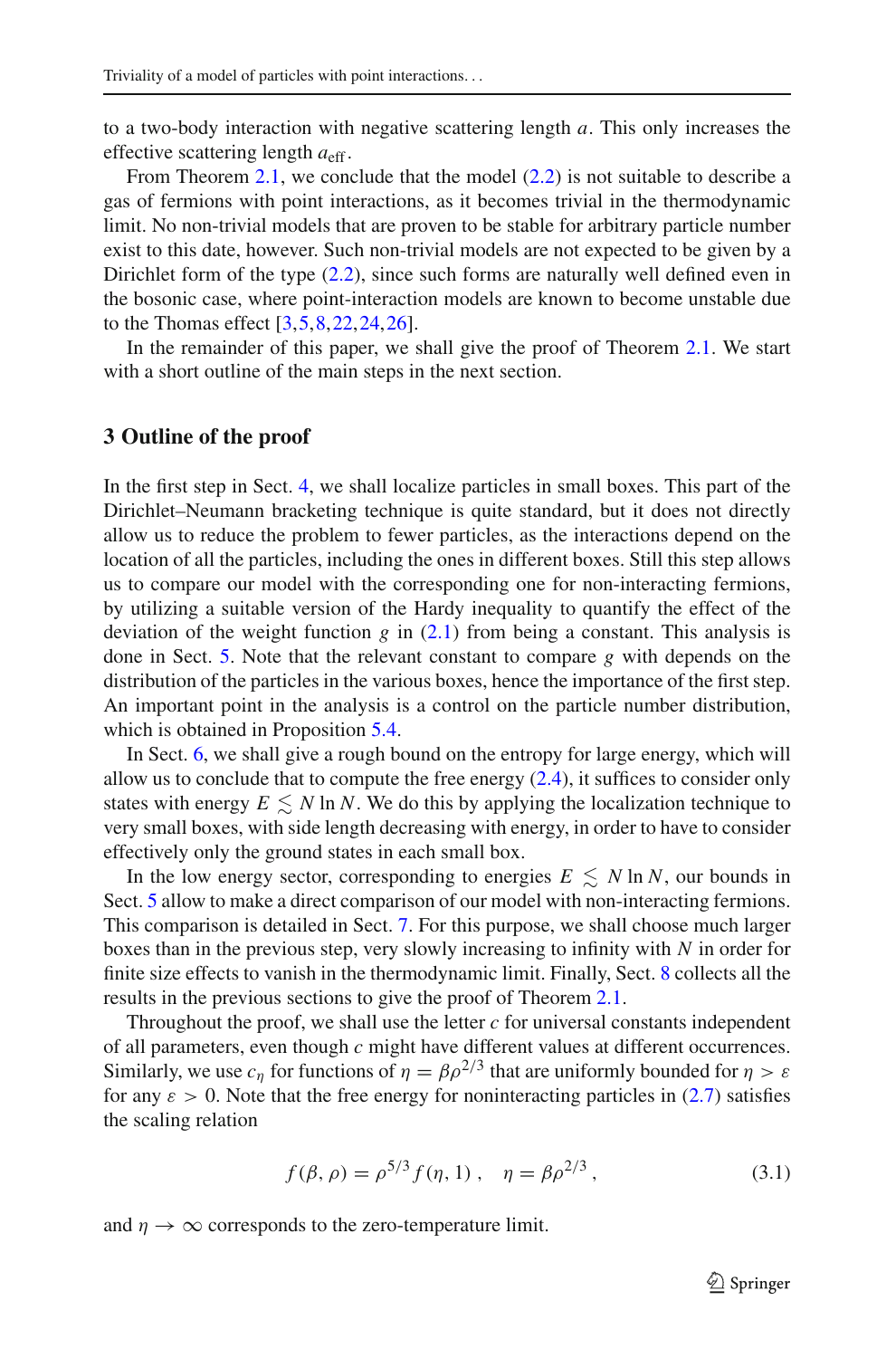# <span id="page-5-0"></span>**4 Particle localization in small boxes**

Given an integer  $m \ge 2$ , we shall divide the cube  $[0, L]^3$  into  $M = m^3$  disjoint cubes of side length  $\ell = L/m$ , denoted by  ${B_i}_{i=1}^M$ . To obtain a lower bound on  $\mathcal{E}_g$ , we introduce Neumann boundary conditions on the boundary of each box *Bi* .

 $\sum_{j=1}^{M} n_j = N$ , let  $B_{sym}(\vec{n})$  denote the subset of  $[0, L]^{3N}$  where exactly  $n_j$  parti-Specifically, given a vector  $\vec{n} = \{n_1, \ldots, n_M\}$  of nonnegative integers with cles are in  $B_j$ , for all  $1 \leq j \leq M$ . More precisely, if

$$
\mathcal{B}(\vec{n}) = B_1^{n_1} \times \cdots \times B_M^{n_M} \tag{4.1}
$$

<span id="page-5-3"></span>and, for general  $A \subset \mathbb{R}^{3N}$  and  $\pi \in S^N$  (the permutation group of N elements)

$$
\pi(A) = \{\vec{x} : \pi^{-1}(\vec{x}) \in A\}, \quad \pi(\vec{x}) := (x_{\pi(1)}, \dots, x_{\pi(N)})
$$
(4.2)

we have

$$
\mathcal{B}_{\text{sym}}(\vec{n}) = \bigcup_{\pi \in S^N} \pi(\mathcal{B}(\vec{n})) \tag{4.3}
$$

Then, clearly

$$
1 = \sum_{\vec{n}} \chi_{\mathcal{B}_{sym}(\vec{n})}(\vec{x}) \tag{4.4}
$$

for almost every  $\vec{x} \in [0, L]^{3N}$ . Correspondingly, one can write for any  $\psi \in A_q^N$ supported in  $[0, L]^{3N}$ 

$$
\psi(\vec{y}) = \sum_{\vec{n}} \chi_{\mathcal{B}_{sym}(\vec{n})}(\vec{x}) \psi(\vec{y}) =: \sum_{\vec{n}} \psi^{\vec{n}}(\vec{y}). \tag{4.5}
$$

<span id="page-5-1"></span>Note that each  $\psi^{\vec{n}}$  is a function in  $\mathcal{A}_q^N$  with the property that it is non-zero only if exactly  $n_j$  particles are in  $B_j$  for any  $1 \leq j \leq M$ . In particular, the functions appearing in the decomposition on the right side of [\(4.5\)](#page-5-1) all have disjoint support.

Conversely, given a set of functions  $\psi^{\vec{n}} \in A_q^N$  supported in  $\mathcal{B}_{sym}(\vec{n})$ , we can define  $\psi \in \mathcal{A}_q^N$  via [\(4.5\)](#page-5-1). Hence, there is a one-to-one correspondence between functions in  $A_q^N$  and sets of functions  $\psi^{\vec{n}}$ . We now redefine our energy functional  $\mathcal{E}_g$  as:

$$
\mathcal{E}_{g}^{\ell}(\psi) = \sum_{\vec{n}} \sum_{i=1}^{N} \int_{\mathcal{B}_{sym}(\vec{n})} g(\vec{x})^{2} |\nabla_{i} \psi^{\vec{n}}(\vec{y})|^{2} d\vec{y}
$$
(4.6)

<span id="page-5-2"></span>This coincides with the definition [\(2.2\)](#page-2-0) in case  $\psi \in H^1((\mathbb{R}^3 \times \{1,\ldots,q\})^N, g(\vec{x})^2 d\vec{x})$ , but is more general since it allows for wave functions that are discontinuous at the boundaries of the  $B_i$ , effectively introducing Neumann boundary conditions there.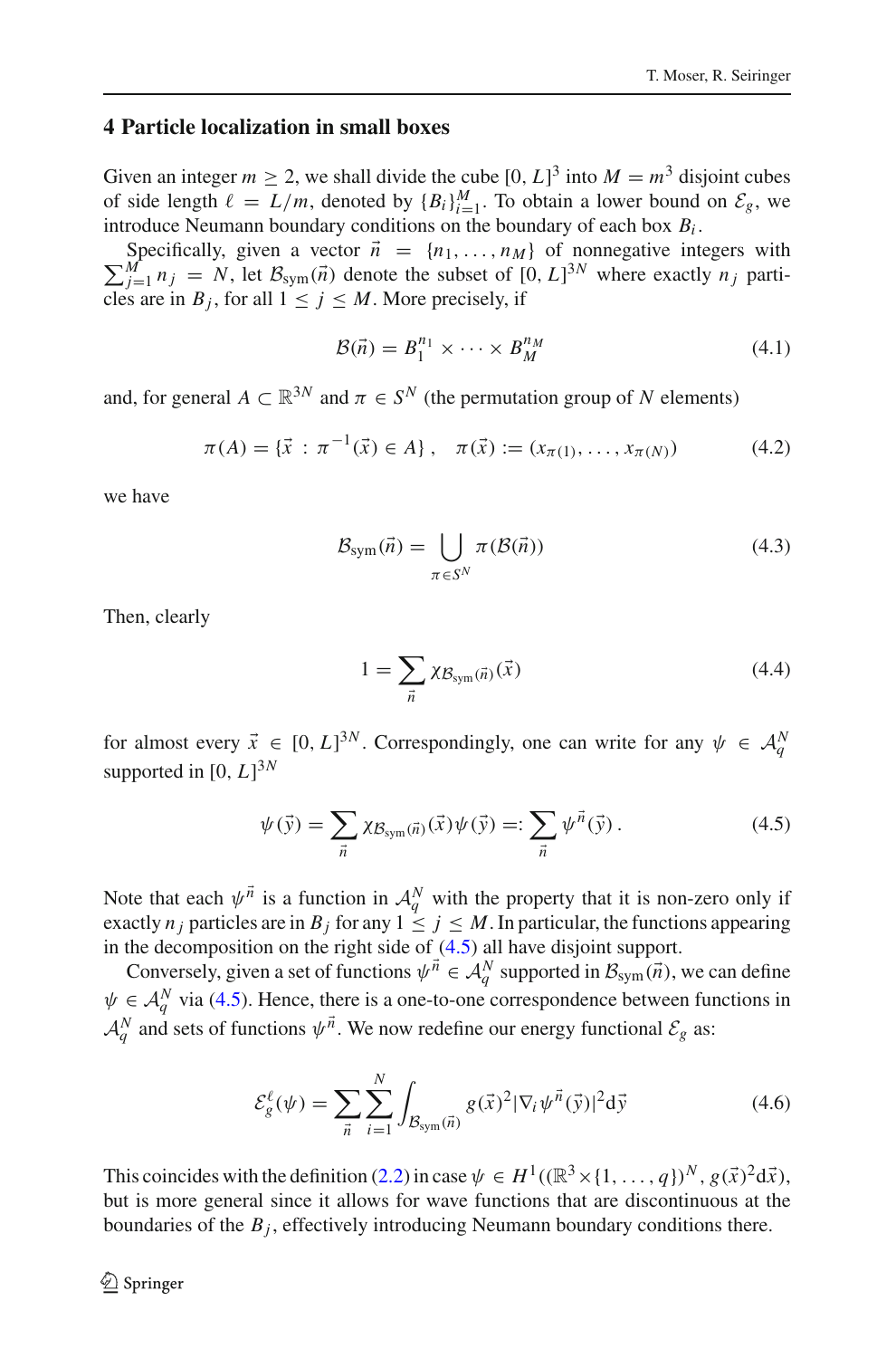Note that with the definition  $(4.6)$  above, we have

$$
\mathcal{E}_{g}^{\ell}(\psi) = \sum_{\vec{n}} \mathcal{E}_{g}^{\ell}(\psi^{\vec{n}}) \quad \text{for } \psi = \sum_{\vec{n}} \psi^{\vec{n}} \tag{4.7}
$$

<span id="page-6-1"></span>In particular, the corresponding operator is diagonal with respect to the direct sum decomposition of  $A_q^N$  into functions supported on  $B_{sym}(\vec{n})$ , and hence the min–max principle implies the bound

$$
\sup_{\{\psi_k\}\atop{\langle\psi_i|\psi_j\rangle_g=\delta_{ij}}}\sum_k e^{-\beta \mathcal{E}_g(\psi_k)} \leq \sum_{\vec{n}} \sup_{\{\psi_{\vec{k}}^{\vec{n}}\}\atop{\langle\psi_i^{\vec{n}}|\psi_j^{\vec{n}}\rangle_g=\delta_{ij}}}\sum_k e^{-\beta \mathcal{E}_g^{\ell}(\psi_{\vec{k}}^{\vec{n}})} \tag{4.8}
$$

where on the right side it is understood that each  $\psi_j^n$  is supported in  $\mathcal{B}_{sym}(\vec{n})$ .

As a final step in this section, we want to simplify the problem by getting rid of the antisymmetry requirement for particles localized in different boxes. There exists a simple isometry between functions  $\psi^{\vec{n}}$  in  $\mathcal{A}_q^N$  and functions whose support is on the smaller set  $\mathcal{B}(\vec{n})$  in [\(4.1\)](#page-5-3), where  $x_1, \ldots, x_{n_1} \in B_1, x_{n_1+1}, \ldots, x_{n_1+n_2} \in B_2$ , etc., and which are antisymmetric only with respect to permutations of the  $y_i$  corresponding to  $x_i$  in the same box. This isometry is simply

$$
\psi^{\vec{n}} \mapsto \left(\frac{N!}{\prod_{j=1}^{M} n_j!}\right)^{1/2} \chi_{\mathcal{B}(\vec{n})} \psi^{\vec{n}} \tag{4.9}
$$

Note that the normalization factor is chosen such that both sides have the same norm, and the left side can be obtained from the right by a suitable antisymmetrization over all variables  $y_i$ . Moreover, both functions yield the same value when plugged into  $\mathcal{E}_g^{\ell}$ . Let  $\mathcal{A}_q^{N,\ell}(\vec{n})$  denote the set  $\{\chi_{\mathcal{B}(\vec{n})}\psi : \psi \in \mathcal{A}_q^N\}$ , i.e., functions supported in  $\mathcal{B}(\vec{n})$  that are antisymmetric in the variables corresponding to the same box. The bound [\(4.8\)](#page-6-1) and the above observation imply that

$$
F_g(\beta, N, L) \ge -T \ln \sum_{\vec{n}} \sup_{\{\psi_k \in \mathcal{A}_q^{N,\ell}(\vec{n})\} \atop \langle \psi_i | \psi_j \rangle_g = \delta_{ij}} \sum_k e^{-\beta \mathcal{E}_g^{\ell}(\psi_k)} \tag{4.10}
$$

### <span id="page-6-2"></span><span id="page-6-0"></span>**5 Energy and norm bounds**

Our goal in this next step is to derive a lower bound on  $\mathcal{E}_{g}^{\ell}(\psi)$  for  $\psi \in \mathcal{A}_{q}^{N,\ell}(\vec{n})$ , i.e., functions supported in  $\mathcal{B}(\vec{n})$ , and to compare the norm of such a  $\psi$  with the standard, unweighted  $\hat{L}^2$  norm. For this purpose, we shall need a certain version of the Hardy inequality, which will be derived in the next subsection.

#### **5.1 Hardy inequalities**

Recall the usual Hardy inequality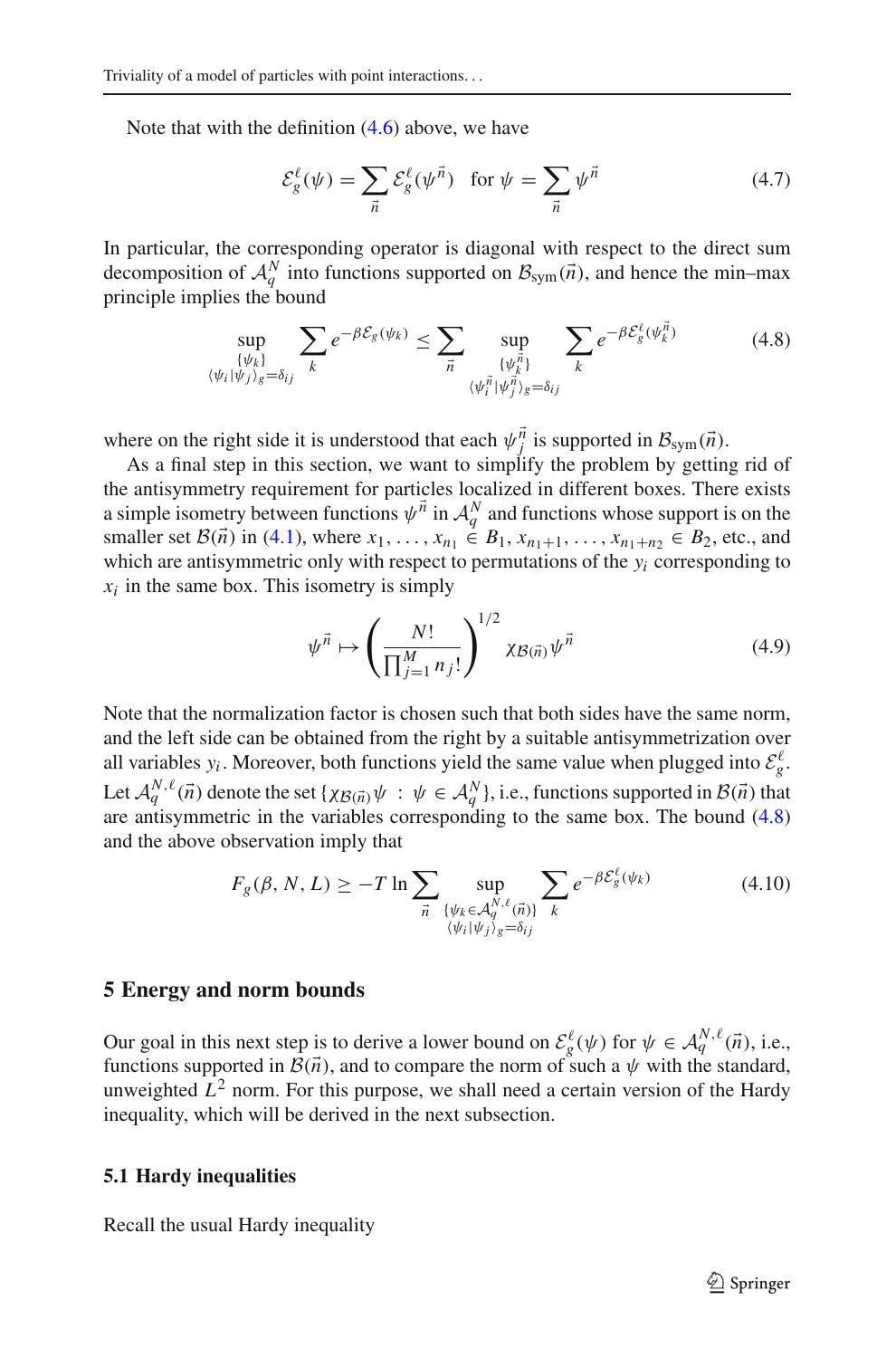$$
\int_{\mathbb{R}^3} |\nabla f(x)|^2 dx \ge \frac{1}{4} \int_{\mathbb{R}^3} \frac{|f(x)|^2}{|x|^2} dx
$$
\n(5.1)

<span id="page-7-2"></span><span id="page-7-0"></span>for functions  $f \in \dot{H}^1(\mathbb{R}^3)$ . We shall need a local version of [\(5.1\)](#page-7-0) on balls.

**Lemma 5.1** *Let*  $B_\ell \subset \mathbb{R}^3$  *denote the open centered ball with radius*  $\ell$ *. For any*  $f \in$  $H^1(B_\ell)$ 

$$
2\int_{B_{\ell}} |\nabla f(x)|^2 dx + \frac{9}{2\ell^2} \int_{B_{\ell}} |f(x)|^2 dx \ge \frac{1}{4} \int_{B_{\ell}} \frac{|f(x)|^2}{|x|^2} dx \tag{5.2}
$$

<span id="page-7-1"></span>*Proof* We apply the Hardy inequality [\(5.1\)](#page-7-0) to the function  $h(x) = f(x)[1 - |x|/\ell]_+$ , where  $[\cdot]_+$  denotes the positive part. For the right side of [\(5.1\)](#page-7-0), we obtain

$$
\frac{1}{4} \int_{B_{\ell}} \frac{|h(x)|^2}{|x|^2} dx = \frac{1}{4} \int_{B_{\ell}} \frac{|f(x)|^2}{|x|^2} \left(1 - \frac{2|x|}{\ell} + \frac{|x|^2}{\ell^2}\right) dx
$$

$$
\geq \frac{1 - \varepsilon}{4} \int_{B_{\ell}} \frac{|f(x)|^2}{|x|^2} dx - \frac{1 - \varepsilon}{4\varepsilon \ell^2} \int_{B_{\ell}} |f(x)|^2 dx \qquad (5.3)
$$

for any  $\varepsilon > 0$ . For the left side of [\(5.1\)](#page-7-0), a simple Schwarz inequality yields

$$
\int_{B_{\ell}} |\nabla h(x)|^2 dx \le (1+\delta) \int_{B_{\ell}} |\nabla f(x)|^2 dx + \frac{1+\delta}{\delta \ell^2} \int_{B_{\ell}} |f(x)|^2 dx \qquad (5.4)
$$

for  $\delta > 0$ . In combination, we obtain the desired inequality [\(5.2\)](#page-7-1) by choosing  $\varepsilon = 1/6$  and  $\delta = 2/3$ . and  $\delta = 2/3$ .

<span id="page-7-3"></span>For later use, we need a version of Lemma [5.1](#page-7-2) on cubes with arbitrary location relative to the singularity.

**Lemma 5.2** *Let*  $C_{\ell} = [0, \ell]^3$ *. For any*  $y \in \mathbb{R}^3$  *and any*  $f \in H^1(C_{\ell})$ *,* 

$$
c_0 \int_{C_\ell} |\nabla f(x)|^2 dx + \frac{c_1}{\ell^2} \int_{C_\ell} |f(x)|^2 dx \ge \frac{1}{4} \int_{C_\ell} \frac{|f(x)|^2}{|x - y|^2} dx \tag{5.5}
$$

<span id="page-7-5"></span>*with*  $c_0 \leq 16$  *and*  $c_1 \leq 144$ *.* 

The stated bounds on the constants  $c_0$  and  $c_1$  are presumably far from optimal, but suffice for our purpose.

<span id="page-7-4"></span>*Proof* If  $y \notin C_\ell$ , we can replace it by the point in  $C_\ell$  closest to *y*. This can only increase the right side. Hence, we may assume that  $y \in C_\ell$ . Let *B* denote the ball of radius  $\ell/2$  around *y*. Then

$$
\frac{1}{4} \int_{C_{\ell} \setminus B} \frac{|f(x)|^2}{|x - y|^2} dx \le \frac{1}{\ell^2} \int_{C_{\ell} \setminus B} |f(x)|^2 dx \tag{5.6}
$$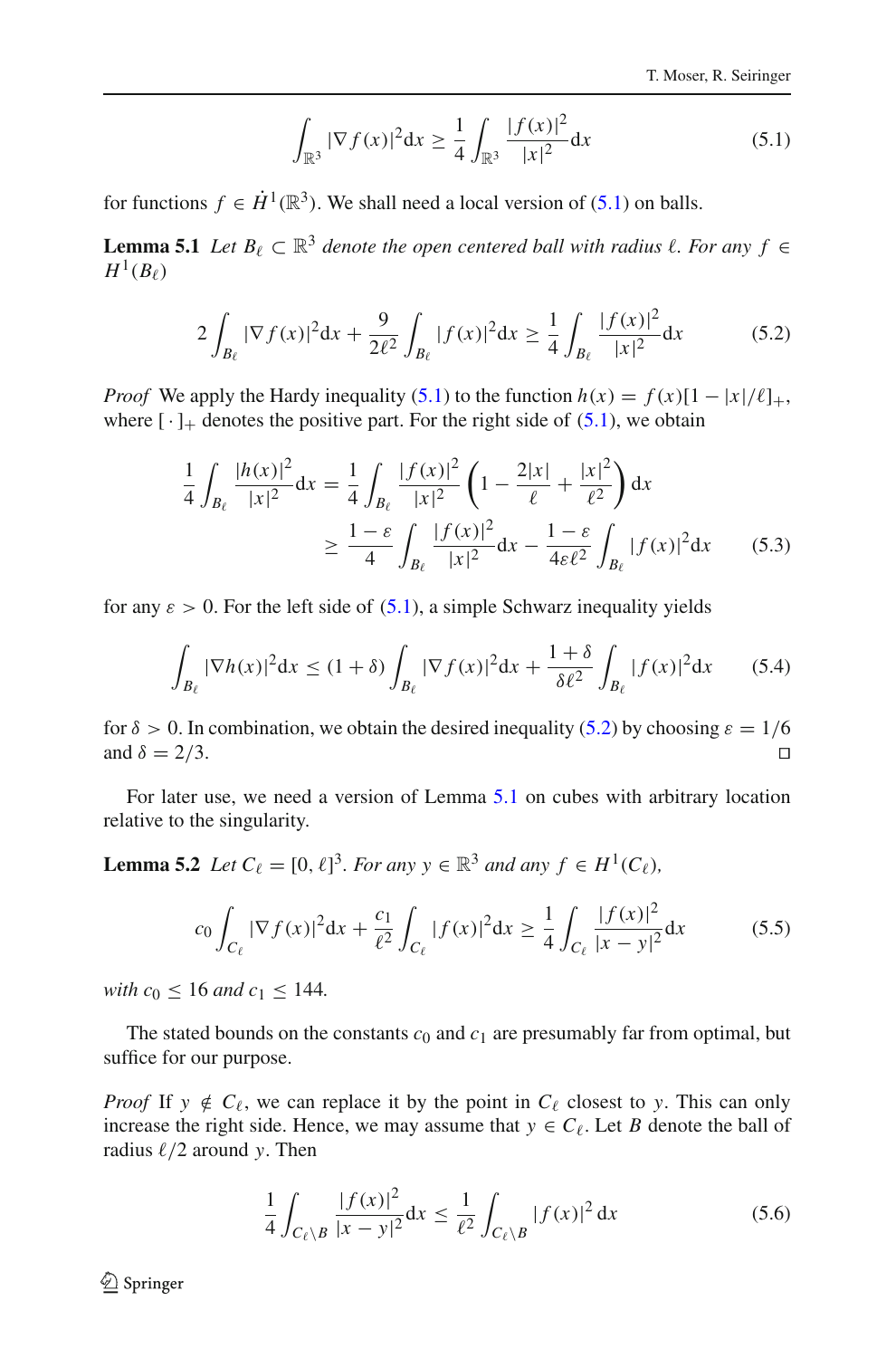

<span id="page-8-0"></span>**Fig. 1** Two-dimensional illustration of the reflection technique used in the proof of Lemma [5.2.](#page-7-3) The box  $C_{\ell}$  and two of its neighbor boxes are shown, as well as the ball *B* around  $y \in C_{\ell}$ . Using the extended func  $\tilde{f}$ , we can mirror  $C_{\ell} \setminus B$  back into  $C_{\ell} \cap B$ . There are at most 8 reflected components in three dimensions, the worst case being if the ball *B* intersects with a corner of  $C_{\ell}$ 

Define a function  $\tilde{f}$  by extending  $f$  to  $[-\ell, 2\ell]^3$  as

$$
\tilde{f}(x_1, x_2, x_3) = f(\tau(x_1), \tau(x_2), \tau(x_3))
$$
\n(5.7)

where

<span id="page-8-1"></span>
$$
\tau(x) := \begin{cases}\n-x & x \in [-\ell, 0] \\
x & x \in [0, \ell] \\
2\ell - x & x \in [\ell, 2\ell]\n\end{cases}
$$
\n(5.8)

Then,  $\tilde{f} \in H^1([-\ell, 2\ell]^3)$ . Since  $B \subset [-\ell, 2\ell]^3$ , we get with the aid of the Hardy inequality [\(5.2\)](#page-7-1) on *B* (with  $\ell/2$  in place of  $\ell$ )

$$
\frac{1}{4} \int_{C_{\ell} \cap B} \frac{|f(x)|^2}{|x - y|^2} dx \le \frac{1}{4} \int_{B} \frac{|\tilde{f}(x)|^2}{|x - y|^2} dx
$$
  
\n
$$
\le 2 \int_{B} |\nabla \tilde{f}(x)|^2 dx + \frac{18}{\ell^2} \int_{B} |\tilde{f}(x)|^2 dx
$$
  
\n
$$
\le 8 \left( 2 \int_{C_{\ell} \cap B} |\nabla f(x)|^2 dx + \frac{18}{\ell^2} \int_{C_{\ell} \cap B} |f(x)|^2 dx \right) (5.9)
$$

In the last step, we used that *B* intersects, besides  $C_{\ell}$ , at most 7 other translates of  $C_{\ell}$ , and that the intersection of *B* with these translates is, when reflected back to  $C_{\ell}$ , contained in  $C_\ell \cap B$  (see Fig. [1\)](#page-8-0). In combination, [\(5.6\)](#page-7-4) and [\(5.9\)](#page-8-1) imply [\(5.5\)](#page-7-5).

# **5.2** A lower bound on  $\mathcal{E}_{g}^{\ell}$

Let  $\psi$  be an  $L^2((\mathbb{R}^3 \times \{1, ..., q\})^N, g(\vec{x})^2 d\vec{y})$ -normalized function in  $\mathcal{A}_q^{N,\ell}(\vec{n})$ , defined just above [\(4.10\)](#page-6-2). Let  $d_{jk}$  denote the distance between boxes  $B_j$  and  $B_k$ . For  $\vec{x} \in \mathcal{B}(\vec{n})$ , we can bound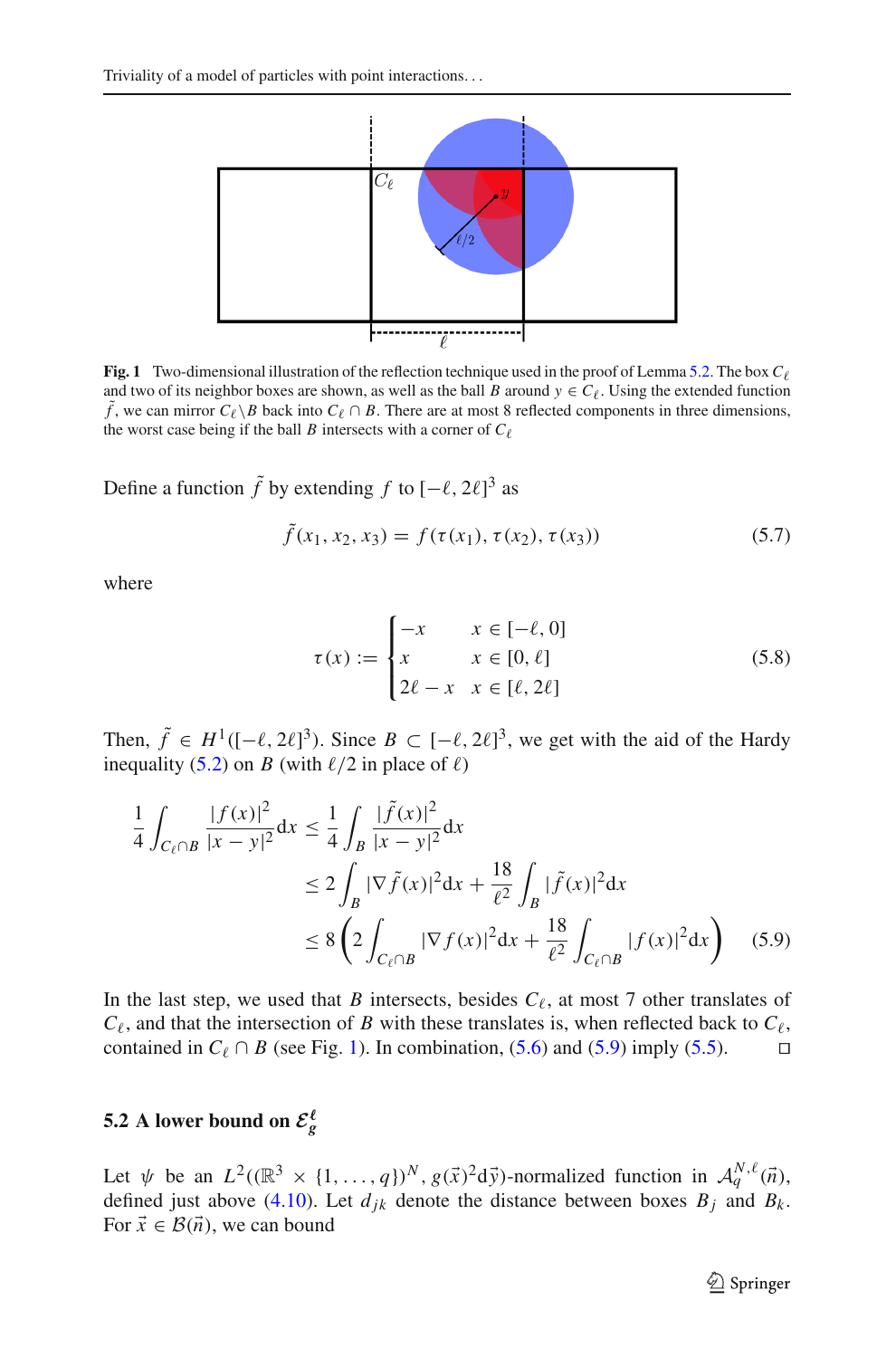$$
g(\vec{x}) \ge \sum_{1 \le j < k \le M} \frac{n_j n_k}{d_{jk} + 2\sqrt{3}\ell} + \sum_{j=1}^{M} \frac{n_j(n_j - 1)}{2\sqrt{3}\ell} \ge K - \frac{V}{4\sqrt{3}\ell} \tag{5.10}
$$

<span id="page-9-1"></span><span id="page-9-0"></span>where

$$
K_{-} = \sum_{\substack{1 \le j < k \le M \\ d_{jk} > 0}} \frac{n_{j} n_{k}}{d_{jk} + 2\sqrt{3}\ell} \quad \text{and} \quad V = \sum_{j=1}^{M} n_{j} (n_{j} + m_{j} - 1) \tag{5.11}
$$

Here,  $m_k$  denotes the total number of particles in the 26 neighboring boxes of  $B_k$ . The bound [\(5.10\)](#page-9-0) immediately leads to the lower bound

$$
\mathcal{E}_{g}^{\ell}(\psi) \ge \left(K_{-} + \frac{V}{4\sqrt{3}\ell}\right)^{2} \mathcal{E}^{\ell}(\psi) \tag{5.12}
$$

<span id="page-9-3"></span>for  $\psi \in \mathcal{A}_q^{N,\ell}(\vec{n})$ , where  $\mathcal{E}^{\ell}$  on the right side stands for the energy functional for noninteracting particles, corresponding to  $g \equiv 1$  in [\(4.6\)](#page-5-2).

### **5.3 Bounds on norms**

In the following, it will be necessary to compare the norm  $\int_{a}^{b} \cdot \int_{g}^{b} = \langle \cdot | \cdot \rangle_{g}^{1/2}$  with the standard  $L^2$  norm  $\|\cdot\|$  without weight. For  $\psi \in \mathcal{A}_q^{N,\ell}(\vec{n})$ , the bound [\(5.10\)](#page-9-0) immediately implies the lower bound

$$
\|\psi\|_{g} \ge \left(K_{-} + \frac{V}{4\sqrt{3}\ell}\right) \|\psi\| \tag{5.13}
$$

To obtain a corresponding upper bound, we proceed as follows. For given *i*, corresponding to  $x_i \in B_k$  for some box  $B_k$ , let  $\mathcal{N}[i]$  be the set of *js* with  $j \neq i$  such that  $x_j$  is either in the same box  $B_k$  or in one of the 26 neighboring boxes touching  $B_k$ . With  $m_k$  as defined above,  $|\mathcal{N}[i]| = n_k + m_k - 1$  for  $x_i \in B_k$ . Then

$$
g(\vec{x}) \le \frac{1}{2} \sum_{i=1}^{N} \sum_{j \in \mathcal{N}[i]} \frac{1}{|x_i - x_j|} + K_+ \quad \text{with} \quad K_+ = \sum_{\substack{1 \le j < k \le M \\ d_{jk} > 0}} \frac{n_j n_k}{d_{jk}} \tag{5.14}
$$

<span id="page-9-2"></span>for  $\vec{x} \in \mathcal{B}(\vec{n})$ . The Cauchy–Schwarz inequality implies

$$
\|\psi\|_{g}^{2} \le (1+\varepsilon)K_{+}^{2}\|\psi\|^{2} + \left(1+\varepsilon^{-1}\right)\frac{V}{4}\sum_{i=1}^{N}\sum_{j\in\mathcal{N}[i]} \int \frac{|\psi(\vec{y})|^{2}}{|x_{i}-x_{j}|^{2}}d\vec{y} \quad (5.15)
$$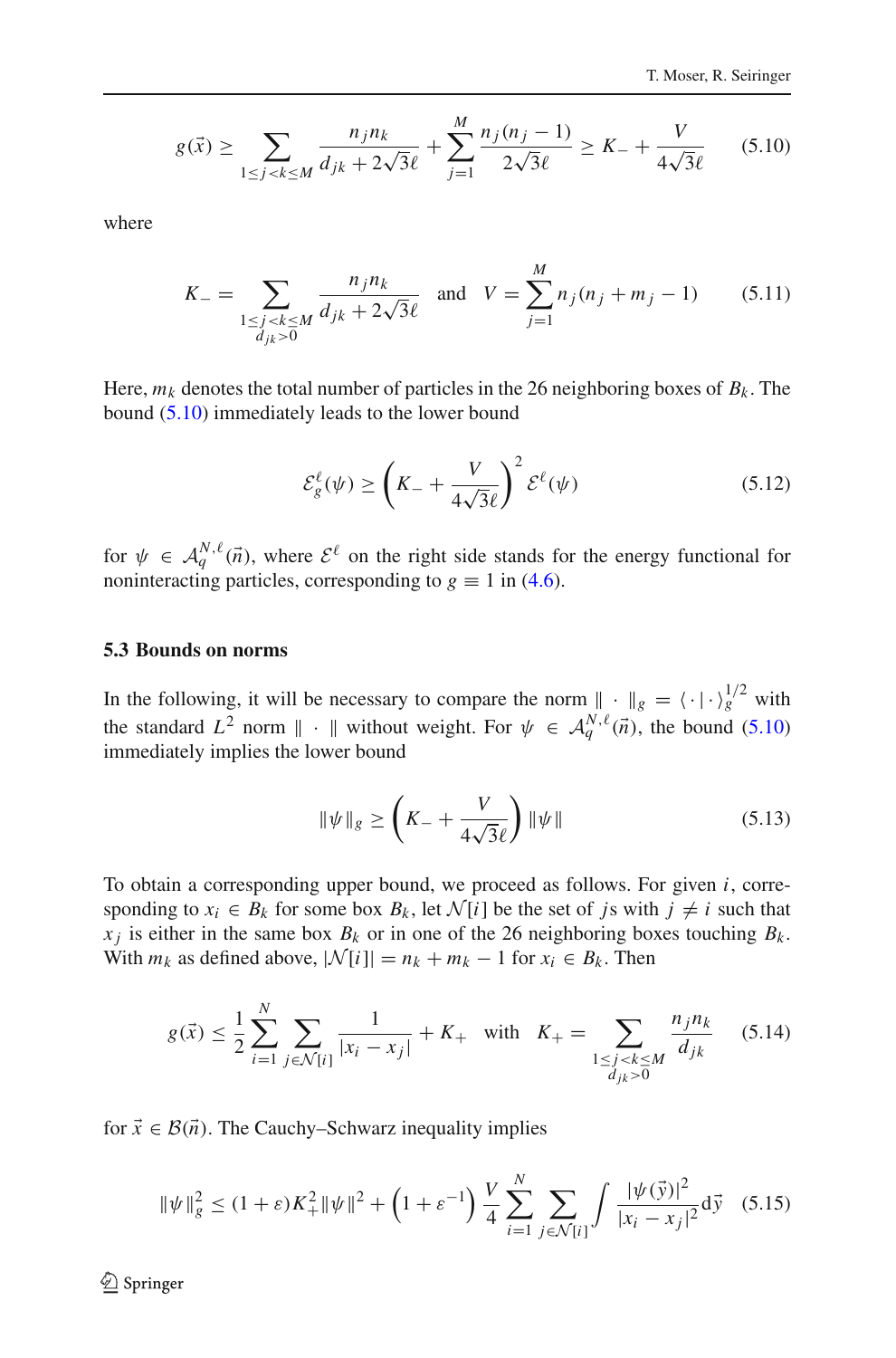for any  $\varepsilon > 0$ , where *V* is defined in [\(5.11\)](#page-9-1). In the last term, we use the Hardy inequality  $(5.5)$  for the integration over  $x_i$ , and obtain

$$
\|\psi\|_{g}^{2} \le \left[ (1+\varepsilon)K_{+}^{2} + \frac{c_{1}}{\ell^{2}} \left( 1 + \varepsilon^{-1} \right) V^{2} \right] \|\psi\|^{2} + \left( 1 + \varepsilon^{-1} \right) c_{0} V \sum_{i=1}^{N} |\mathcal{N}[i]| \int |\nabla_{i} \psi(\vec{y})|^{2} d\vec{y}
$$
 (5.16)

<span id="page-10-3"></span>If we reinsert  $g(\vec{x})^2$  into the last integrand using [\(5.10\)](#page-9-0), we thus obtain the following lemma.

**Lemma 5.3** *For*  $\psi \in A_q^{N,\ell}(\vec{n})$ *, we have the bounds* 

$$
\left(K_{-} + \frac{V}{4\sqrt{3}\ell}\right)^{2} \|\psi\|^{2} \le \|\psi\|_{g}^{2} \le (1+\varepsilon) \left[K_{+}^{2} + \frac{c_{1}}{\varepsilon\ell^{2}}V^{2}\right] \|\psi\|^{2} + \frac{(1+\varepsilon^{-1})c_{0}V}{\left(K_{-} + \frac{V}{4\sqrt{3}\ell}\right)^{2}} \sum_{i=1}^{N} |\mathcal{N}[i]| \int |\nabla_{i}\psi(\vec{y})|^{2} g(\vec{x})^{2} d\vec{y}
$$
\n(5.17)

*for any*  $\varepsilon > 0$ *, where*  $K_{+}$  *and* V *are defined in* [\(5.11\)](#page-9-1) *and* [\(5.14\)](#page-9-2)*, respectively.* 

### **5.4 A bound on the number of particles in a box**

<span id="page-10-0"></span>Let again  $\psi$  be a wavefunction in  $\mathcal{A}_q^{N,\ell}(\vec{n})$  and let us assume it is normalized, i.e.,  $\|\psi\|_{g} = 1$ . We have the following a priori bound.

**Proposition 5.4** *There exists a constant*  $\kappa > 0$  *such that for any normalized*  $\psi \in$  $A_q^{N,\ell}(\vec{n})$  and any  $\ell > 0$  we have

<span id="page-10-4"></span>
$$
\mathcal{E}_{g}^{\ell}(\psi) \ge \frac{\kappa}{q^{2/3}} \sum_{j=1}^{M} \frac{\left[n_j - q\right]_{+}^{5/3}}{\ell^2} \tag{5.18}
$$

<span id="page-10-1"></span>Here,  $[\cdot]_+ = \max\{0, \cdot\}$  denotes the positive part. The bound [\(5.18\)](#page-10-1) allows us to conclude that for all normalized  $\psi \in \mathcal{A}_q^{N,\ell}(\vec{n})$  with  $\mathcal{E}_g^{\ell}(\psi) < E$  we have  $n_j \le q$  for all *j* if we choose  $\ell$  such that  $E\ell^2 q^{2/3} \leq \kappa$ . Furthermore, for large  $E\ell^2$  we get the bound max<sub>*j*</sub>  $n_j \lesssim q^{2/5} (E \ell^2)^{3/5}$ .

<span id="page-10-2"></span>*Proof* We use Lemma 3 from [\[10\]](#page-19-15) which states that for a subset  $A \subseteq \{1, ..., N\}$ corresponding to particles  $x_k \in B_j$  for  $k \in A$ ,

$$
\sum_{i \in A} \int_{B_j^{|A|}} g(\vec{x})^2 |\nabla_i \psi(\vec{y})|^2 d\vec{y}_A \ge \frac{\tilde{\kappa}}{\ell^2} \left[ |A| - q \right]_+ \int_{B_j^{|A|}} g(\vec{x})^2 |\psi(\vec{y})|^2 d y_A \tag{5.19}
$$

 $\mathcal{D}$  Springer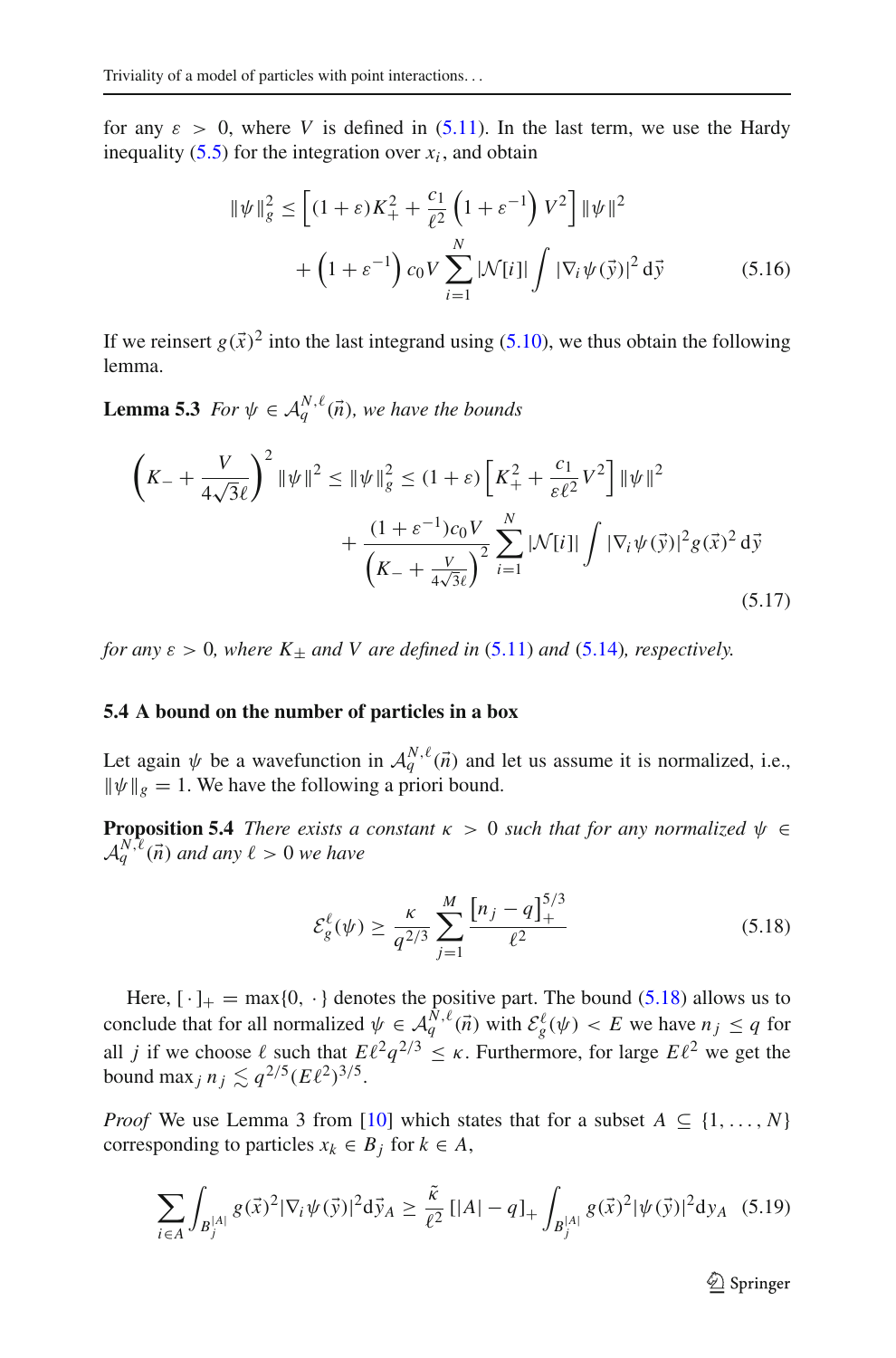for some  $\tilde{\kappa} > 0$  independent of *A*,  $\ell$  and  $\psi$ . Here,  $\vec{y}_A$  is short for  $\{y_i\}_{i \in A}$ . Integrating this over the  $\{y_i\}_{i \notin A}$  and summing over *j* yield [\(5.18\)](#page-10-1) with the exponent 5/3 replaced by 1, and  $\kappa = \kappa q^{2/3}$ .

To raise the exponent from 1 to 5/3, we partition  $B_j$  into  $\mu^3$  disjoint cubes  $\{C_k\}_k$ of side length  $\ell/\mu$  for some integer  $\mu \geq 1$ . We use the identity

$$
1 = \sum_{Q \subseteq A} \prod_{s \in Q} \chi_{C_k}(x_s) \prod_{t \in Q^c} \chi_{C_k^c}(x_t)
$$
\n(5.20)

<span id="page-11-0"></span>for  $\vec{x}_A \in B_j^{|A|}$ , where  $Q^c$  denotes  $A \setminus Q$  and  $C_k^c = B_j \setminus C_k$ . By plugging [\(5.20\)](#page-11-0) into  $(5.19)$ , we obtain

$$
\sum_{i \in A} \int_{B_j^{|A|}} g(\vec{x})^2 |\nabla_i \psi(\vec{y})|^2 d\vec{y}_A
$$
\n
$$
= \sum_{i \in A} \sum_{k=1}^{\mu^3} \int_{B_j^{|A|}} \chi_{C_k}(x_i) g(\vec{x})^2 |\nabla_i \psi(\vec{y})|^2 d\vec{y}_A
$$
\n
$$
= \sum_{i \in A} \sum_{k=1}^{\mu^3} \sum_{Q \subseteq A} \int_{B_j^{|A|}} \prod_{s \in Q} \chi_{C_k}(x_s) \prod_{t \in Q^c} \chi_{C_k^c}(x_t) \chi_{C_k}(x_i) g(\vec{x})^2 |\nabla_i \psi(\vec{x})|^2 d\vec{x}_A
$$
\n
$$
= \sum_{k=1}^{\mu^3} \sum_{Q \subseteq A} \sum_{i \in Q} \int_{B_j^{|A|}} \prod_{s \in Q} \chi_{C_k}(x_s) \prod_{t \in Q^c} \chi_{C_k^c}(x_t) g(\vec{x})^2 |\nabla_i \psi(\vec{x})|^2 d\vec{x}_A \qquad (5.21)
$$

For the integration over  $\{y_s\}_{s \in Q}$  we can again use [\(5.19\)](#page-10-2), with suitably rescaled variables to replace the integration over  $B_j$  with the one over  $C_k$ . (Note that *g* is homogeneous of order −1 and satisfies the simple scaling property  $g(\lambda \vec{x}) = \lambda^{-1} g(\vec{x})$ for  $\lambda > 0$ .) This yields the bound

<span id="page-11-1"></span>
$$
(5.21) \geq \sum_{k=1}^{\mu^3} \sum_{Q \subseteq A} \frac{\mu^2 \tilde{\kappa}}{\ell^2} (|Q| - q) \int_{C_k^{|Q|}} d\vec{y}_Q \int_{C_k^{c(|A| - |Q|)}} d\vec{y}_{Q^c} g(\vec{x})^2 |\psi(\vec{y})|^2
$$
  
= 
$$
\frac{\mu^2 \tilde{\kappa}}{\ell^2} (|A| - \mu^3 q) \int_{B_j^{|A|}} g(\vec{x})^2 |\psi(\vec{y})|^2 d\vec{y}_A
$$
 (5.22)

In the last step, we used again the identity  $(5.20)$  as well as

$$
|A| = \sum_{k=1}^{\mu^3} \sum_{Q \subseteq A} |Q| \prod_{s \in Q} \chi_{C_k}(x_s) \prod_{t \in Q^c} \chi_{C_k^c}(x_t)
$$
 (5.23)

Since the left side of [\(5.22\)](#page-11-1) is obviously non-negative, we can replace  $|A| - \mu^3 q$  by its positive part on the right side.

## $\bigcircled{2}$  Springer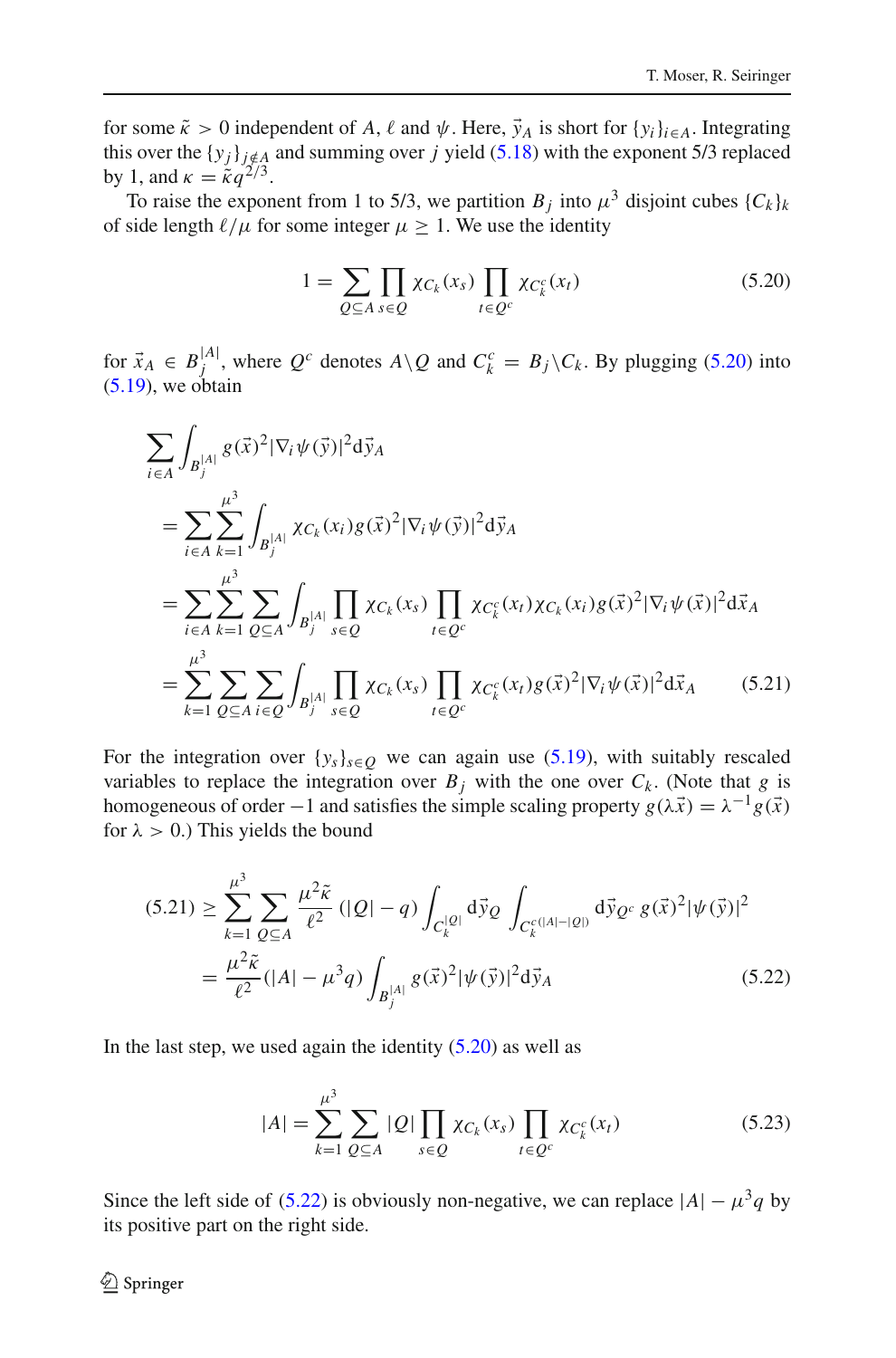It remains to choose  $\mu$ . If we ignore the restriction that  $\mu \geq 1$  is an integer, we would choose  $\mu = (2/5)(|A|/q)^{1/3}$  to obtain the desired coefficient  $\propto |A|^{5/3}/q^{2/3}$ . It is easy to see that

$$
\sup_{\mu \in \mathbb{N}} \mu^2 \left[ |A| - \mu^3 q \right]_+ \ge \frac{c}{q^{2/3}} \left[ |A| - q \right]_+^{5/3} \tag{5.24}
$$

for some universal constant  $c > 0$ . This proves the desired bound, with  $\kappa = \tilde{\kappa}c$ .  $\square$ 

### <span id="page-12-0"></span>**6 A bound on the entropy**

In this section, we shall use the estimates above to give a rough bound on

$$
N_g(E) = \text{tr}\,\chi_{H_g < E} \,,\tag{6.1}
$$

that is, the maximal number of orthonormal functions in  $\mathcal{A}_q^N$  with  $\mathcal{E}_g(\psi) < E$ , for some (large) *E*. Its logarithm is, by definition, the entropy. Using the localization technique described in Sect. [4,](#page-5-0) the min–max principle implies that

$$
N_g(E) \le \sum_{\vec{n}} N_g^{\vec{n}}(E) \tag{6.2}
$$

<span id="page-12-2"></span>where  $N_g^{\vec{n}}(E)$  is the maximal number of orthonormal functions in  $A_q^{N,\ell}(\vec{n})$  with  $\mathcal{E}^{\ell}_{g}(\psi) < E$ . Given *E*, we shall choose  $\ell$  small enough such  $E\ell^{2}q^{2/3} \leq \kappa$ , with  $\kappa$  the constant in Proposition [5.4.](#page-10-0) As remarked there, this implies that  $n_i < q$  for all  $1 \leq j \leq M$ .

We will actually show that if  $E\ell^2$  is small enough, then the spectral gap for an excitation is larger than *E*, and hence  $N_g^{\vec{n}}(E)$  is simply equal to the dimension of the space of ground states.

<span id="page-12-3"></span>**Lemma 6.1** *There exists a universal constant*  $c > 0$  *such that if we choose*  $E\ell^2 < c$ *, then*

$$
N_g^{\vec{n}}(E) = \prod_{j=1}^M \binom{q}{n_j} \tag{6.3}
$$

*Proof* With the aid of [\(5.12\)](#page-9-3), we have

$$
\mathcal{E}_{g}^{\ell}(\psi) \ge \left(K_{-} + \frac{V}{4\sqrt{3}\ell}\right)^{2} \mathcal{E}^{\ell}(\psi) \tag{6.4}
$$

<span id="page-12-1"></span>for  $\psi \in A_q^{N,\ell}(\vec{n})$ . The ground states of the operator corresponding to the quadratic form  $\mathcal{E}^{\ell}$  are all constant, i.e., they are simply products of anti-symmetric functions of the spin variables corresponding to each box, and have zero energy. The spectral gap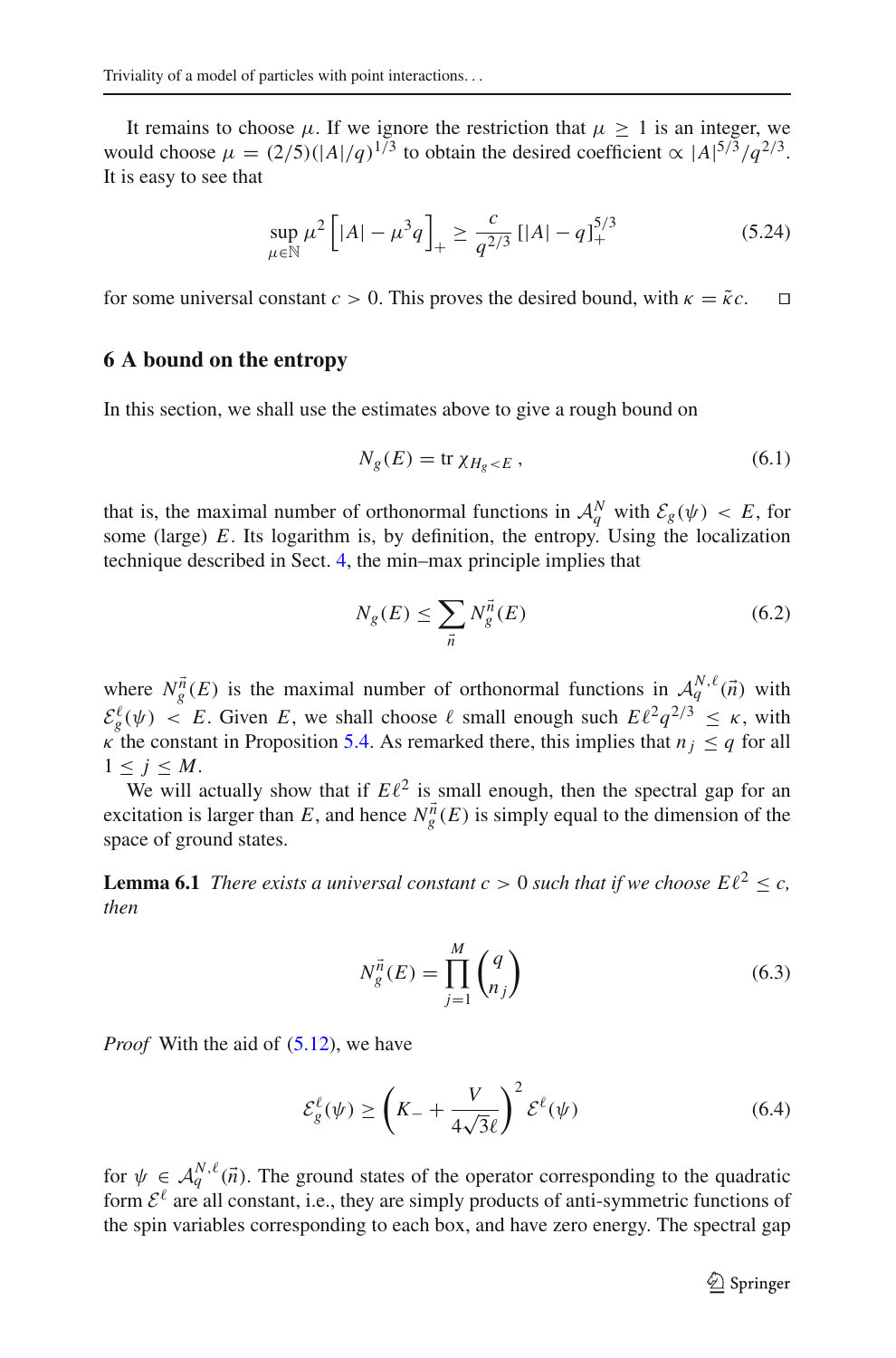above the ground state energy is given by  $(\pi/\ell)^2$ . With  $P_0$  denoting the projection in  $L^2(\mathcal{B}(\vec{n}), d\vec{y})$  onto the ground state space, we thus have

$$
\mathcal{E}^{\ell}(\psi) \ge \frac{\pi^2}{\ell^2} || (1 - P_0)\psi ||^2
$$
\n(6.5)

<span id="page-13-0"></span>To bound the norm on the right side from below in terms of the weighted  $\|\cdot\|_g$  norm, we shall use Lemma  $5.3$ . In  $(5.17)$ , we can simply bound

$$
\sum_{i=1}^{N} |\mathcal{N}[i]| \int |\nabla_i \psi(\vec{y})|^2 g(\vec{x})^2 d\vec{y} < E \| \psi \|_{g}^2 \sum_{i=1}^{N} |\mathcal{N}[i]| = EV \| \psi \|_{g}^2 \qquad (6.6)
$$

to obtain

$$
\|\psi\|_{g}^{2} \le \left[ (1+\varepsilon)K_{+}^{2} + \frac{c_{1}}{\ell^{2}} \left( 1+\varepsilon^{-1} \right) V^{2} \right] \|\psi\|^{2} + 48c_{0} \left( 1+\varepsilon^{-1} \right) E\ell^{2} \|\psi\|_{g}^{2}
$$
\n(6.7)

for any  $\varepsilon > 0$  and any  $\psi \in \mathcal{A}_q^{N,\ell}(\vec{n})$  with  $\mathcal{E}_g^{\ell}(\psi) < E \|\psi\|_g^2$ . If  $E\ell^2$  is small, we can take  $\varepsilon = 1$  to conclude that

$$
\|\psi\|_{g}^{2} \le c \left[ K_{+}^{2} + V^{2} \ell^{-2} \right] \|\psi\|^{2}
$$
\n(6.8)

Moreover, note that  $K_+ \leq (1 + 2\sqrt{3})K_-,$  since  $d_{jk} > 0$  actually implies  $d_{jk} \geq \ell$ . We thus also have that

$$
\|\psi\|_{g}^{2} \le c \left(K_{-} + \frac{V}{4\sqrt{3}\ell}\right)^{2} \|\psi\|^{2}
$$
\n(6.9)

Applying this to  $(1 - P_0)\psi$  in [\(6.5\)](#page-13-0) and inserting the resulting bound in [\(6.4\)](#page-12-1), we obtain

$$
\mathcal{E}_{g}^{\ell}(\psi) \ge c\ell^{-2} || (1 - P_0)\psi ||_g^2 \tag{6.10}
$$

Finally, note that the ground states of  $\mathcal{E}_{g}^{\ell}$  and  $\mathcal{E}^{\ell}$  actually agree, up to a multiplicative normalization constant. Hence, if  $\psi$  is orthogonal to a ground state with respect to the inner product  $\langle \cdot | \cdot \rangle_g$ , then

$$
\|(1 - P_0)\psi\|_g^2 = \|\psi\|_g^2 + \|P_0\psi\|_g^2 \ge \|\psi\|_g^2 \tag{6.11}
$$

This concludes the proof.

In combination with  $(6.2)$ , Lemma  $6.1$  yields the bound

$$
N_g(E) \le \sum_{\vec{n}} \prod_{j=1}^M {q \choose n_j} = {qM \choose N} \le \left(\frac{qMe}{N}\right)^N \tag{6.12}
$$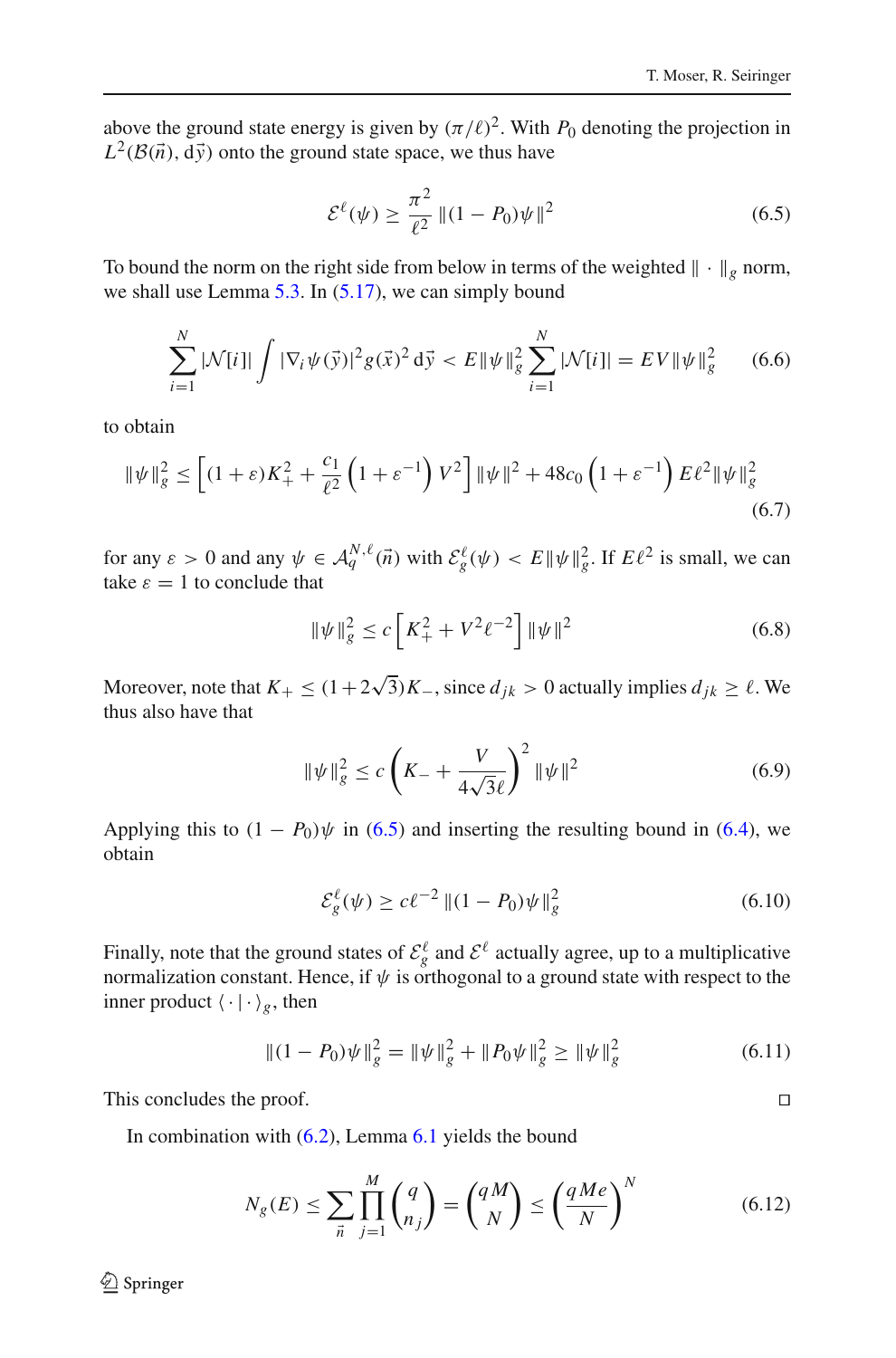for  $E\ell^2 \le c$ . We recall that the number of boxes is  $M = (L/\ell)^3 = N/(\rho \ell^3)$ , which is large for  $E\ell^2 \sim 1$  and  $E \gg L^{-2}$ . Hence, we get the upper bound

$$
N_g(E) \le \left(c \frac{q E^{3/2}}{\rho}\right)^N \tag{6.13}
$$

<span id="page-14-4"></span><span id="page-14-1"></span>for a suitable constant  $c > 0$ . This bound readily implies the following proposition.

**Proposition 6.2** *Let*  ${E_i}$ *j denote the eigenvalues of the Hamiltonian*  $H_g$  *associated with the quadratic form*  $\mathcal{E}_g$  *in* [\(2.2\)](#page-2-0) *on*  $\mathcal{A}_q^N$ *. For given*  $\eta = \beta \rho^{2/3}$ *, there exists a*  $c_\eta > 0$ *such that if*  $\bar{E} \geq c_n \beta^{-1} N \ln N$  *then* 

$$
\sum_{E_j \ge \bar{E}} e^{-\beta E_j} \le 2 e^{-\frac{1}{2}\beta \bar{E}} \tag{6.14}
$$

*Proof* We have

$$
\sum_{E_j \ge \bar{E}} e^{-\beta E_j} \le \sum_{k \ge 0} N_g((k+2)\bar{E}) e^{-(k+1)\beta \bar{E}}
$$
(6.15)

and, thus, the result follows if

$$
N_g((k+2)\bar{E})e^{-(k+\frac{1}{2})\beta\bar{E}} \le \frac{1}{2^k} \tag{6.16}
$$

for all  $k \ge 0$ . Using the bound [\(6.13\)](#page-14-1), one easily checks that this is the case under the stated condition on  $\overline{E}$  for suitable  $C_2$ . stated condition on *E* for suitable  $c_n$ .

For evaluating the free energy, we can thus limit our attention to eigenvalues  $E_i$ satisfying  $\beta E_j \leq c_n N \ln N$  for suitable  $c_n > 0$ . We shall show in the next section that in this low energy sector the eigenvalues are well approximated by the corresponding ones for non-interacting particles.

### <span id="page-14-0"></span>**7 Comparison with non-interacting particles in the low-energy sector**

We shall now investigate the bounds derived in Sect. [5](#page-6-0) more closely and apply them to the low energy sector, where  $\mathcal{E}_g(\psi) \leq E \|\psi\|_g^2$  for some  $E \leq N \ln N$ . We again localize the particles into boxes, this time with much larger  $\ell$ , however. We start with the estimate on the ratio of the norm  $\|\psi\|_{g}$  to the standard, non-weighted  $L^{2}$  norm  $\|\psi\|$ .

<span id="page-14-3"></span><span id="page-14-2"></span>**Proposition 7.1** *Let*  $\psi \in \mathcal{A}_q^{N,\ell}(\vec{n})$  *satisfy*  $\mathcal{E}_g^{\ell}(\psi) \leq E \|\psi\|_g^2$  *for some E with*  $E\ell^2 \gtrsim 1$ *for large N. Then*

$$
1 \ge \left( K_- + \frac{V}{4\sqrt{3}\ell} \right)^2 \frac{\|\psi\|^2}{\|\psi\|^2_g} \ge 1 - \delta \tag{7.1}
$$

 $\mathcal{D}$  Springer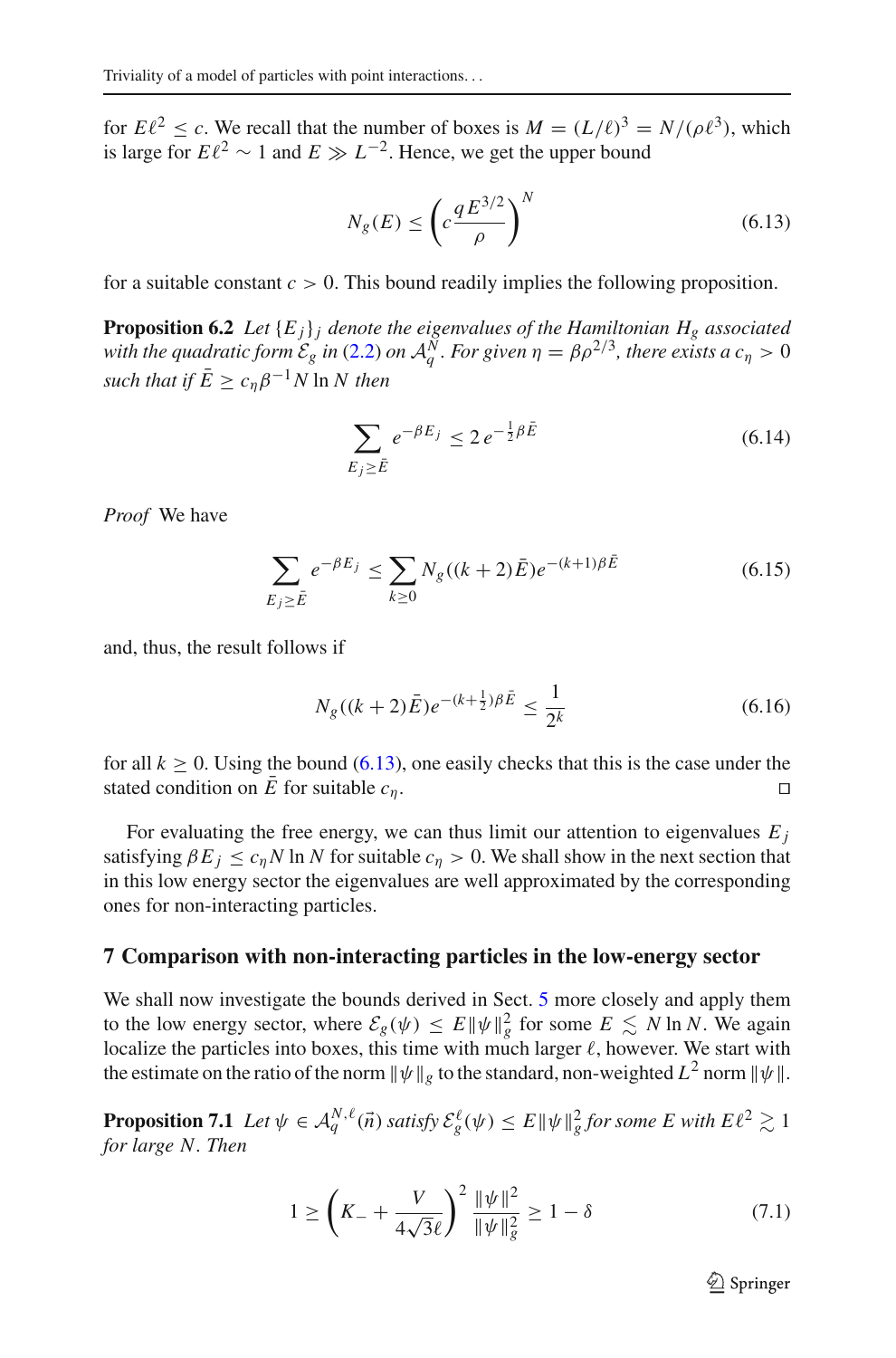<span id="page-15-0"></span>*with*

$$
\delta \le c \left[ q^{1/5} (E\ell^2)^{3/10} N^{-1/3} (\rho \ell^3)^{-1/6} + q^{2/5} (E\ell^2)^{11/10} N^{-7/6} (\rho \ell^3)^{-1/3} \right] \tag{7.2}
$$

*with K \_ and V defined in* [\(5.11\)](#page-9-1)*.* 

We note that  $\delta$  is small if

$$
E\ell^2 \ll \min\{N^{10/9}(\rho\ell^3)^{5/9}, N^{35/33}(\rho\ell^3)^{10/33}\}\tag{7.3}
$$

which gives us freedom to choose  $\ell$  large while  $E \leq N \ln N$ . We will choose  $\ell \sim N^{\nu}$ for rather small *v* below, in which case the first term in  $(7.2)$  will be dominating.

*Proof* The first bound in [\(7.1\)](#page-14-2) follows immediately [\(5.17\)](#page-10-4). For the lower bound, we use

$$
\sum_{i=1}^{N} |\mathcal{N}[i]| \int |\nabla_i \psi(\vec{y})|^2 g(\vec{x})^2 d\vec{y} \le 27 \bar{n} E \|\psi\|_g^2 \tag{7.4}
$$

in [\(5.17\)](#page-10-4), where we denote  $\bar{n} = \max_j n_j$ . We can also bound  $V \le 27 \bar{n} N$  and

$$
K_{-} + \frac{V}{4\sqrt{3}\ell} \ge \frac{N(N-1)}{2\sqrt{3}L}
$$
 (7.5)

The second bound in  $(5.17)$ , thus, becomes

$$
\left[1 - \left(1 + \varepsilon^{-1}\right)c_0 \frac{12L^2 (27\bar{n})^2}{N(N-1)^2} E\right] \|\psi\|_{g}^2 \le \left[(1+\varepsilon)K_+^2 + \frac{c_1}{\ell^2} \left(1 + \varepsilon^{-1}\right) V^2\right] \|\psi\|^2
$$
\n(7.6)

for arbitrary  $\varepsilon > 0$ . By assumption  $E\ell^2$  is not small, hence we have  $\bar{n} \leq$  $ca^{2/5}$  $(E\ell^2)^{3/5}$ , as remarked after Proposition [5.4.](#page-10-0)

It remains to estimate the ratio  $K_{-}/K_{+}$ . We distinguish the contribution to the sum coming from  $d_{jk} < r\sqrt{3}\ell$  and  $d_{jk} \ge r\sqrt{3}\ell$ , respectively, for some large integer *r* to be chosen below. We have

$$
K_{+} - K_{-} = \sum_{\substack{1 \le j < k \le M \\ d_{jk} > 0}} \frac{n_{j}n_{k}}{d_{jk}} \frac{2\sqrt{3}\ell}{d_{jk} + 2\sqrt{3}\ell}
$$
\n
$$
\leq \bar{n} \sum_{\substack{1 \le j < k \le M \\ 0 < d_{jk} < r\sqrt{3}\ell}} \frac{n_{j}}{d_{jk}} \frac{2\sqrt{3}\ell}{d_{jk} + 2\sqrt{3}\ell} + \left(1 + \frac{r}{2}\right)^{-1} \sum_{\substack{1 \le j < k \le M \\ d_{jk} \ge r\sqrt{3}\ell}} \frac{n_{j}n_{k}}{d_{jk}}
$$
\n
$$
\leq c \frac{\bar{n}rN}{\ell} + \left(1 + \frac{r}{2}\right)^{-1} K_{+} \tag{7.7}
$$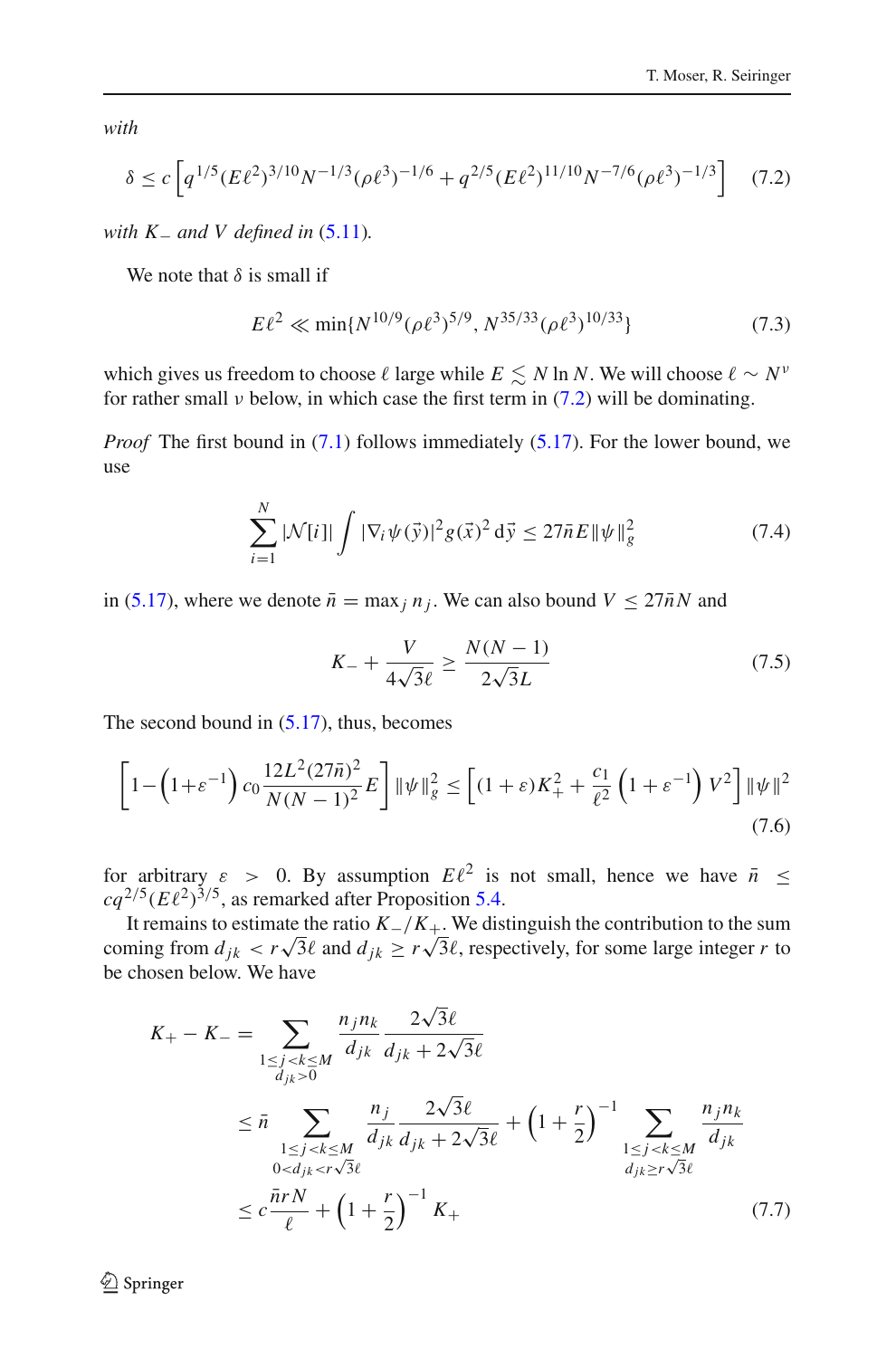By optimizing over *r* as well as  $\varepsilon$  and using that  $\bar{n} \leq cq^{2/5}(E\ell^2)^{3/5}$ , we arrive at the desired result. desired result.  $\Box$ 

<span id="page-16-0"></span>In combination with [\(5.12\)](#page-9-3), Proposition [7.1](#page-14-3) yields the lower bound

$$
\frac{\mathcal{E}_{g}^{\ell}(\psi)}{\|\psi\|_{g}^{2}} \ge \frac{\mathcal{E}^{\ell}(\psi)}{\|\psi\|^{2}} (1 - \delta)
$$
\n(7.8)

for  $\psi \in A_q^{N,\ell}(\vec{n})$  in the low energy sector  $\mathcal{E}_g^{\ell}(\psi) < E$ . This allows us to compare our model directly with non-interacting particles. Note that the eigenfunctions of the operator corresponding to the quadratic form on the right side are tensor products over different boxes and, in particular, the eigenvalues are simply sums over the corresponding eigenvalues of free fermions in each box. The bound  $(7.8)$  does not directly give us lower bounds on the eigenvalues of  $H<sub>g</sub>$ , except for the lowest one, however. To complete the proof, we have to estimate the difference between the inner product  $\langle \cdot | \cdot \rangle_g$  and the standard inner product on  $L^2$ , denoted by  $\langle \cdot | \cdot \rangle$  in the following.

We define the multiplication operator

$$
G = \left(K_{-} + \frac{V}{4\sqrt{3}\ell}\right)^{-1} g(\vec{x})
$$
\n(7.9)

which is larger or equal to 1 by  $(5.10)$ . The bound  $(5.12)$  thus reads

$$
\frac{\mathcal{E}_{g}^{\ell}(\psi)}{\|\psi\|_{g}^{2}} \ge \frac{\mathcal{E}^{\ell}(\psi)}{\|G\psi\|^{2}} = \frac{\langle \phi|G^{-1}HG^{-1}|\phi\rangle}{\|\phi\|^{2}}
$$
(7.10)

where we introduced  $\phi = G\psi$  and denoted by *H* the Hamiltonian for non-interacting particles, i.e., the Laplacian on  $\mathcal{B}(\vec{n})$  with Neumann boundary conditions. Note that the orthogonality condition  $\langle \psi_j | \psi_k \rangle_g = 0$  is equivalent to  $\langle \phi_j | \phi_k \rangle = 0$ . Given some  $E_0 > 0$ , we define the cutoff Hamiltonian

$$
H_c = H \theta (E_0 - H), \qquad (7.11)
$$

with  $\theta$  denoting the Heaviside step function. This is clearly a bounded operator with  $||H_c|| \leq E_0$ . Obviously

$$
\langle \phi | G^{-1} H G^{-1} | \phi \rangle \geq \| H_c^{1/2} G^{-1} \phi \|^2 \tag{7.12}
$$

which we further bound as:

$$
||H_c^{1/2}G^{-1}\phi||^2 \ge \left(||H_c^{1/2}\phi|| - ||H_c^{1/2}(1 - G^{-1})\phi||\right)^2
$$
  
\n
$$
\ge ||H_c^{1/2}\phi||^2 - 2||H_c^{1/2}\phi|| ||H_c^{1/2}|| ||(1 - G^{-1})\phi||
$$
  
\n
$$
\ge ||H_c^{1/2}\phi||^2 - 2E_0 ||(1 - G^{-1})\phi|| ||\phi||
$$
 (7.13)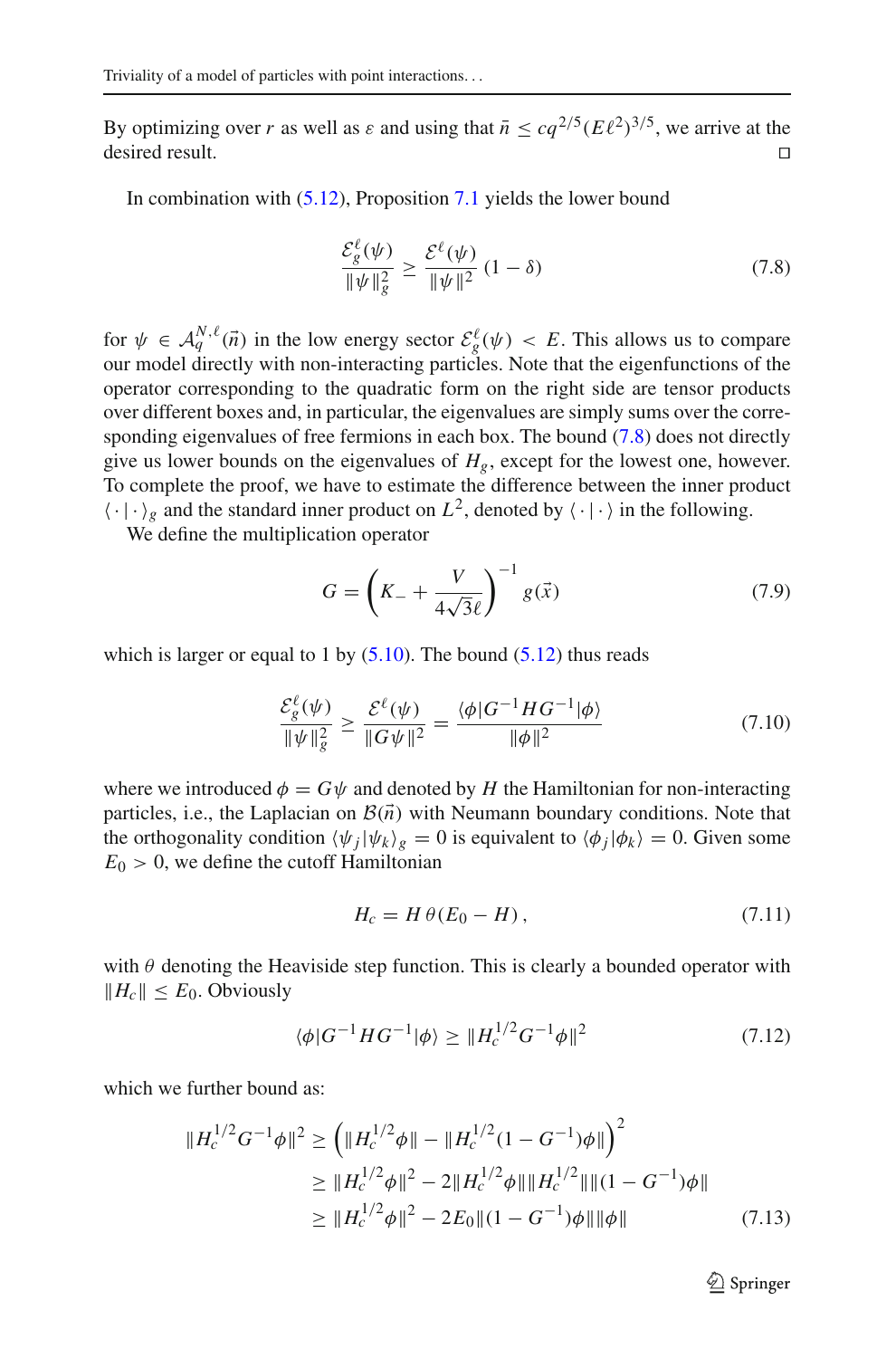Now

$$
\|(1 - G^{-1})\phi\| \le \|(1 - G^{-2})^{1/2}\phi\| \le \delta^{1/2}\|\phi\| \tag{7.14}
$$

where we used  $G \geq 1$  in the first and Proposition [7.1](#page-14-3) in the second step. We conclude that

$$
\frac{\mathcal{E}_g^{\ell}(\psi)}{\|\psi\|_{g}^2} \ge \frac{\langle \phi | H_c - 2E_0 \delta^{1/2} | \phi \rangle}{\|\phi\|^2} \tag{7.15}
$$

<span id="page-17-1"></span>under the conditions stated in Proposition [7.1.](#page-14-3)

## <span id="page-17-0"></span>**8 Convergence of the free energy**

We now have all the necessary tools to complete the proof of Theorem [2.1.](#page-3-0) Proposi-tion [6.2](#page-14-4) implies that if we choose  $\bar{E} = c_{\eta} \beta^{-1} N \ln N$  for a suitable constant  $c_{\eta} > 0$ , then

$$
F_g(\beta, N, L) \ge -T \ln \left( 2e^{-\frac{1}{2}\beta \tilde{E}} + \sup_{\substack{\{\psi_k \in \mathcal{A}_q^N\} \\ \langle \psi_i | \psi_j \rangle_g = \delta_{ij}}} \sum_{k=1}^{N_g(\tilde{E})} e^{-\beta \mathcal{E}_g(\psi_k)} \right) \tag{8.1}
$$

<span id="page-17-3"></span>Here,  $N_g(\bar{E})$  denotes the number of states with energy below  $\bar{E}$ , which was estimated in [\(6.13\)](#page-14-1). We can write, alternatively,

$$
\sup_{\{\psi_k\}\atop{\langle\psi_i|\psi_j\rangle_g=\delta_{ij}}}\sum_{k=1}^{N_g(\tilde{E})}e^{-\beta \mathcal{E}_g(\psi_k)}=\sup_{\{\psi_k\},\mathcal{E}_g(\psi_k)<\tilde{E}}\sum_k e^{-\beta \mathcal{E}_g(\psi_k)}\tag{8.2}
$$

By localizing into small boxes of side length  $\ell$  with Neumann boundary conditions, as detailed in Sect. [4,](#page-5-0) we further have by the min–max principle

$$
(8.2) \leq \sum_{\vec{n}} \sup_{\{\psi \in \mathcal{A}_q^{N,\ell}(\vec{n})\}, \mathcal{E}_g^{\ell}(\psi) \leq \bar{E}} \sum_{k} e^{-\beta \mathcal{E}_g^{\ell}(\psi_k)} \tag{8.3}
$$

<span id="page-17-2"></span>If we choose  $\bar{E}\ell^2 \gtrsim 1$ , we can apply the bound [\(7.15\)](#page-17-1) from the previous subsection. It implies

$$
(8.3) \leq e^{2\beta E_0 \delta^{1/2}} \sum_{\vec{n}} \sup_{\{\phi \in GA_q^{N,\ell}(\vec{n})\}, \ \langle \phi_k | H_c | \phi_k \rangle \leq \bar{E} + 2E_0 \delta^{1/2}} \sum_k e^{-\beta \langle \phi_k | H_c | \phi_k \rangle} \tag{8.4}
$$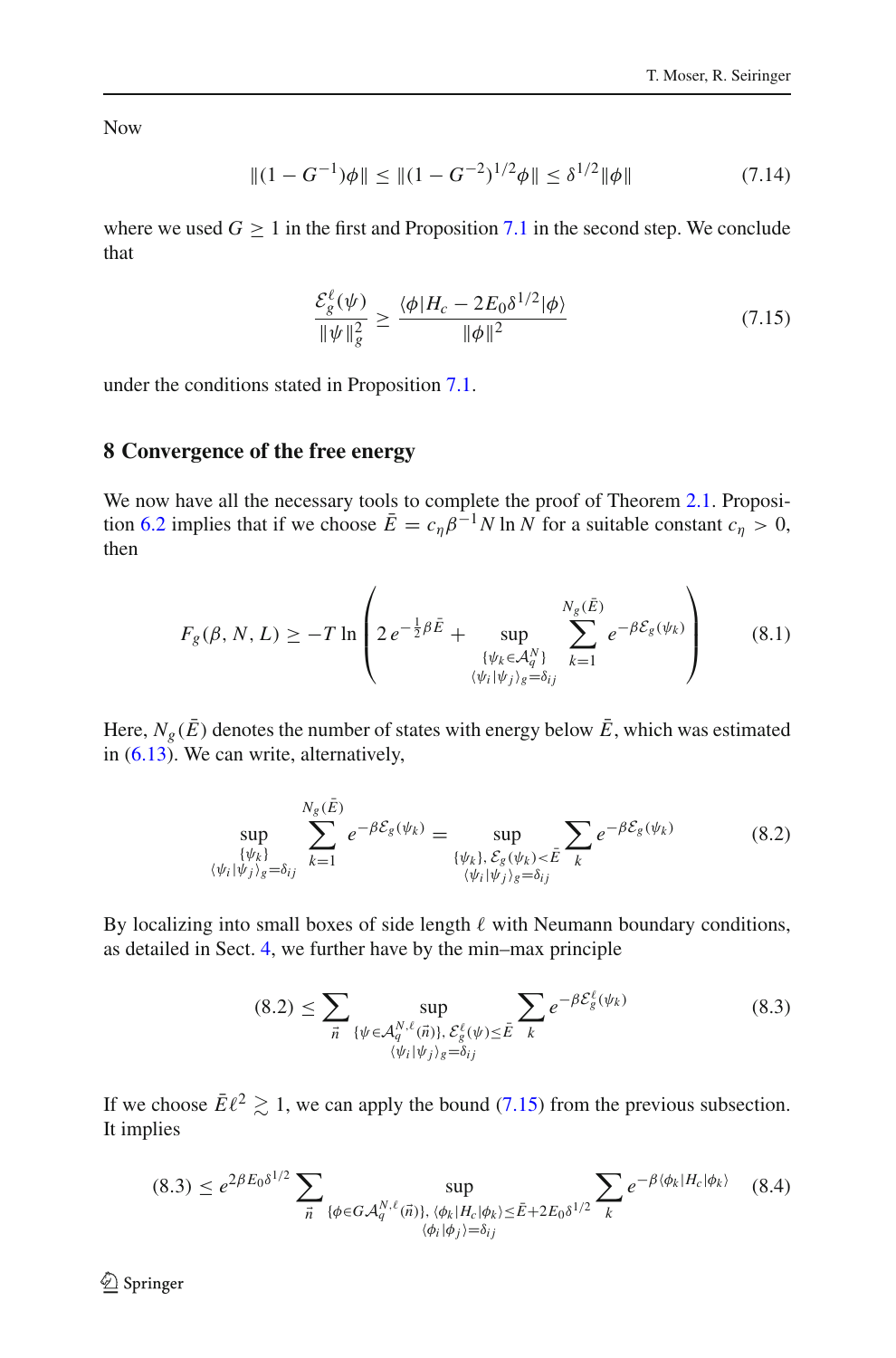with  $\delta$  defined in Proposition [7.1.](#page-14-3) If we choose  $E_0$  such that  $\bar{E} + 2E_0 \delta^{1/2} \leq E_0$ , which is possible for  $\delta$  < 1/4, we can drop the cutoff in  $H_c$  and replace  $H_c$  by  $H$ , the Laplacian on  $(\bigcup_j B_j)^N$  with Neumann boundary conditions. To obtain an upper bound on [\(8.4\)](#page-17-2), we can then further neglect the bound on  $\langle \phi_k | H | \phi_k \rangle$ , and sum over all eigenvalues. We obtain

$$
(8.4) \le e^{2\beta E_0 \delta^{1/2}} e^{-\beta F(\beta, N, L, \ell)} \tag{8.5}
$$

<span id="page-18-2"></span>where  $F(\beta, N, L, \ell)$  denotes the free energy of non-interacting fermions in  $\bigcup_j B_j$ (with Neumann boundary conditions on the boundaries of the  $B_j$ ). In particular, in combination  $(8.1)$ – $(8.5)$  imply

<span id="page-18-3"></span>
$$
F_g(\beta, N, L) \ge F(\beta, N, L, \ell) - 2E_0 \delta^{1/2} - T \ln \left( 1 + 2 e^{-\frac{1}{2}\beta \bar{E}} e^{-2\beta E_0 \delta^{1/2}} e^{\beta F(\beta, N, L, \ell)} \right)
$$
(8.6)

We will choose  $\ell \geq 1$ , in which case  $F(\beta, N, L, \ell) \sim N$  and hence the last term in [\(8.6\)](#page-18-3) is, in fact, exponentially small in *N*, since  $\bar{E} \sim N \ln N$ . To complete the proof, it suffices to observe that

$$
F(\beta, N, L, \ell) \ge F(\beta, N, L) - c_{\eta} \frac{N \rho^{1/3}}{\ell}
$$
 (8.7)

which is an easy exercise. To minimize the total error, we shall choose

$$
\ell \sim \rho^{-1/3} N^{1/63} (\ln N)^{-23/21} \tag{8.8}
$$

to obtain

$$
F_g(\beta, N, L) \ge F(\beta, N, L) - c_\eta \rho^{2/3} N^{62/63} (\ln N)^{23/21}
$$
 (8.9)

This completes the proof of Theorem [2.1.](#page-3-0)

**Acknowledgements** Open access funding provided by Institute of Science and Technology (IST Austria). Financial support by the Austrian Science Fund (FWF), Project Nr. P 27533-N27, is gratefully acknowledged.

**Open Access** This article is distributed under the terms of the Creative Commons Attribution 4.0 International License [\(http://creativecommons.org/licenses/by/4.0/\)](http://creativecommons.org/licenses/by/4.0/), which permits unrestricted use, distribution, and reproduction in any medium, provided you give appropriate credit to the original author(s) and the source, provide a link to the Creative Commons license, and indicate if changes were made.

### **References**

- <span id="page-18-0"></span>1. Albeverio, S., Gesztesy, F., Høegh-Krohn, R., Holden, H.: Solvable Models in Quantum Mechanics, 2nd edn. American Mathematical Society, Providence (2004)
- <span id="page-18-1"></span>2. Albeverio, S., Høegh-Krohn, R., Streit, L.: Energy forms, Hamiltonians, and distorted Brownian paths. J. Math. Phys. **18**, 907–917 (1977)